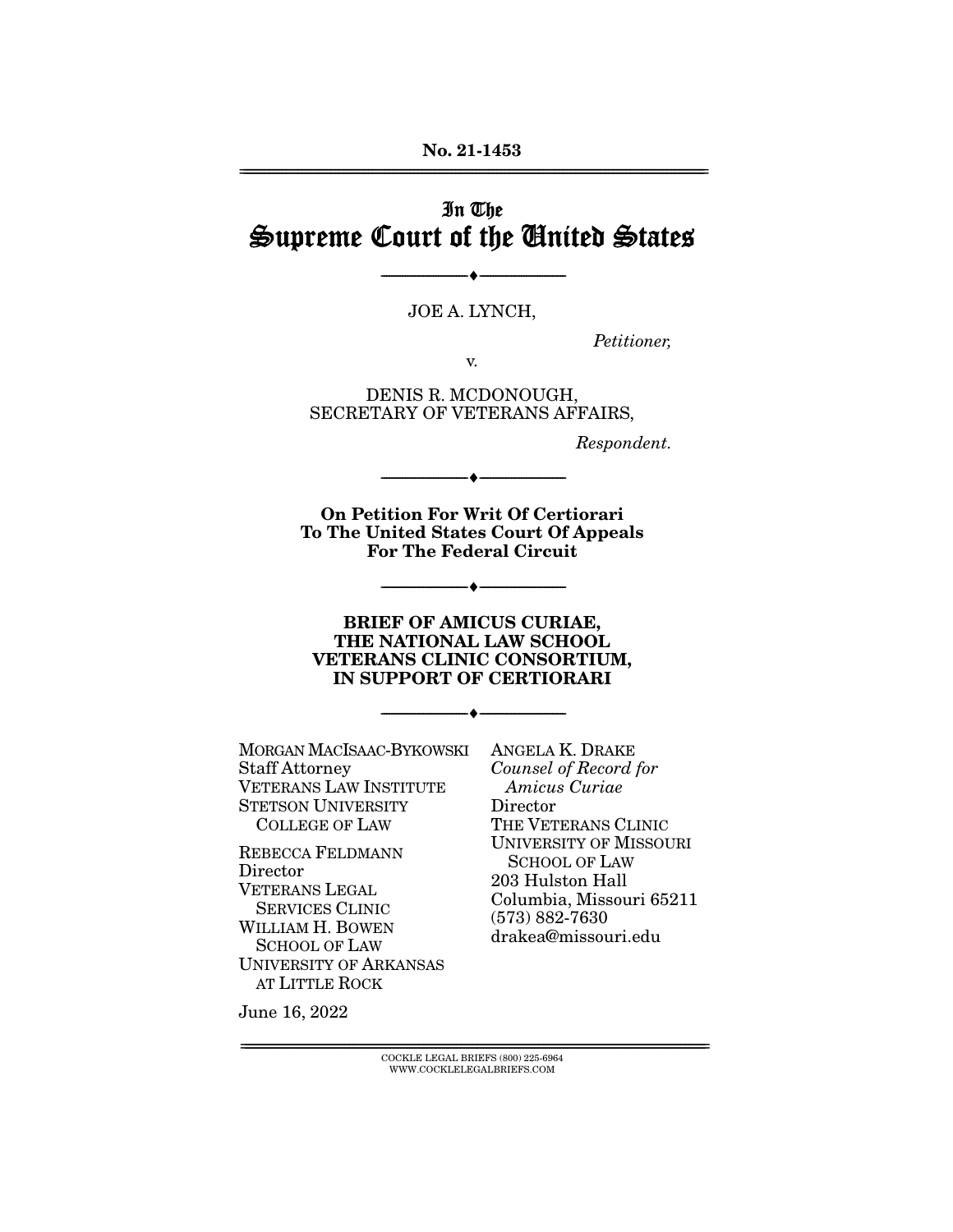# TABLE OF CONTENTS

|     |                      |                                                                                                                                                                                                            | Page           |
|-----|----------------------|------------------------------------------------------------------------------------------------------------------------------------------------------------------------------------------------------------|----------------|
|     |                      |                                                                                                                                                                                                            | ii             |
|     |                      |                                                                                                                                                                                                            | 1              |
|     |                      |                                                                                                                                                                                                            | $\overline{2}$ |
|     |                      |                                                                                                                                                                                                            | 3              |
| I.  |                      | The Benefit of the Doubt doctrine in 38<br>U.S.C. $\S$ 5107(b) reflects Congress's intent<br>for the VA system to be uniquely pro-                                                                         | 3              |
|     |                      |                                                                                                                                                                                                            |                |
|     |                      | A. The Benefit of the Doubt doctrine has<br>been eroded by the Federal Circuit's<br>decisions in <i>Ortiz</i> and <i>Lynch</i>                                                                             | 5              |
|     | $\mathbf{B}_{\cdot}$ | The Benefit of the Doubt doctrine is<br>inconsistently and arbitrarily applied<br>at the Board of Veterans' Appeals                                                                                        | 10             |
| II. |                      | The misapplication of the Benefit of the<br>Doubt doctrine furthers distrust between<br>veterans and VA and increases the likeli-<br>hood of harm to those veterans most in                                | 15             |
|     |                      | A. The proper application of the Benefit<br>of the Doubt doctrine is especially im-<br>portant for <i>pro se</i> veterans                                                                                  | 18             |
|     | В.                   | By denying "close calls" under the<br>Benefit of the Doubt doctrine, espe-<br>cially in cases involving PTSD or other<br>mental health claims, VA is furthering<br>the culture of mistrust, possibly lead- | 21             |
|     |                      |                                                                                                                                                                                                            | 22             |
|     |                      |                                                                                                                                                                                                            |                |

i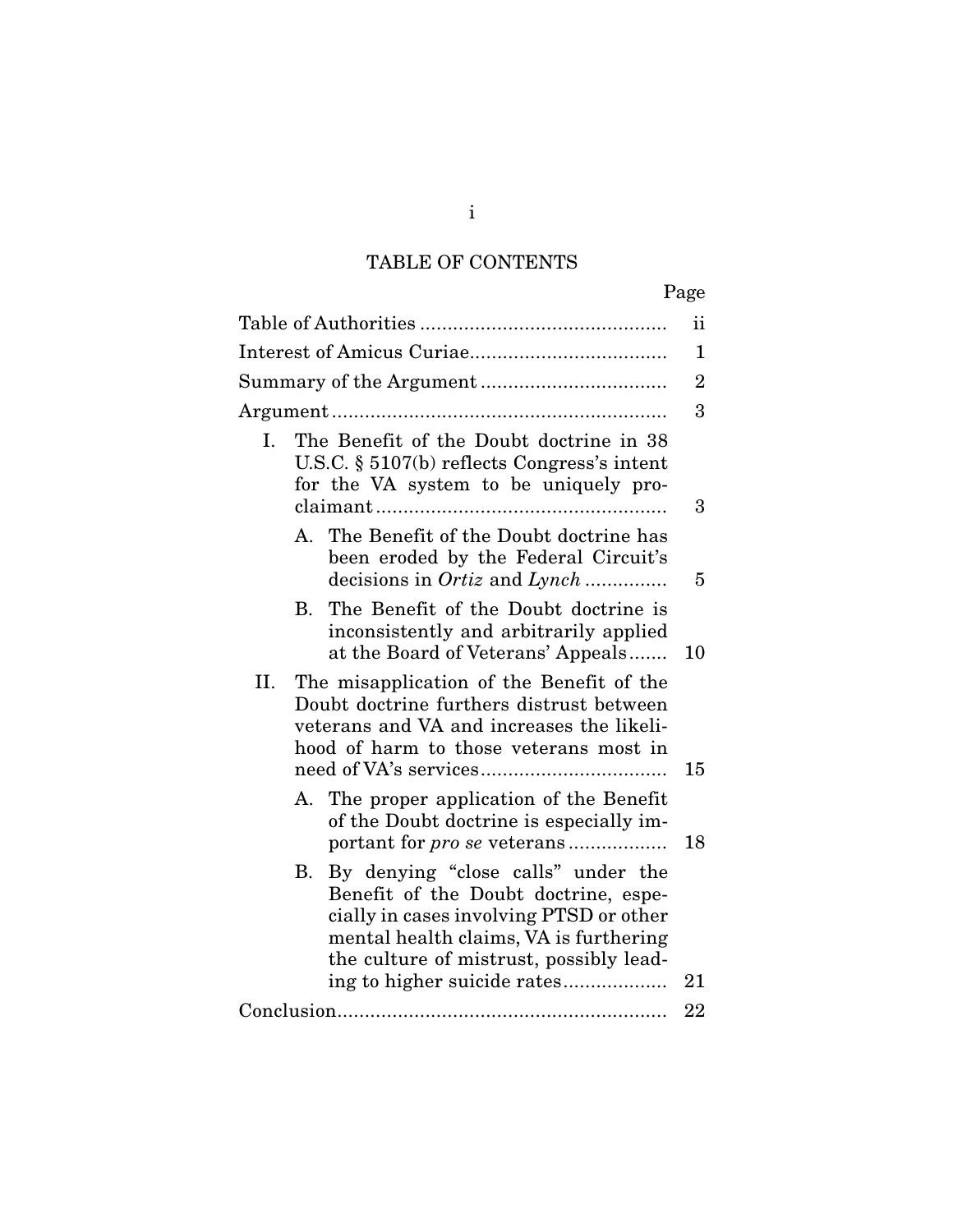## TABLE OF AUTHORITIES

Page

#### **CASES**

### **STATUTE**

38 U.S.C. § 5107(b) (2021) .................................. passim

#### OTHER AUTHORITIES

146 CONG. REC. S9213 (daily ed. Sept. 25, 2000) (statement of Sen. Rockefeller) ....................... 4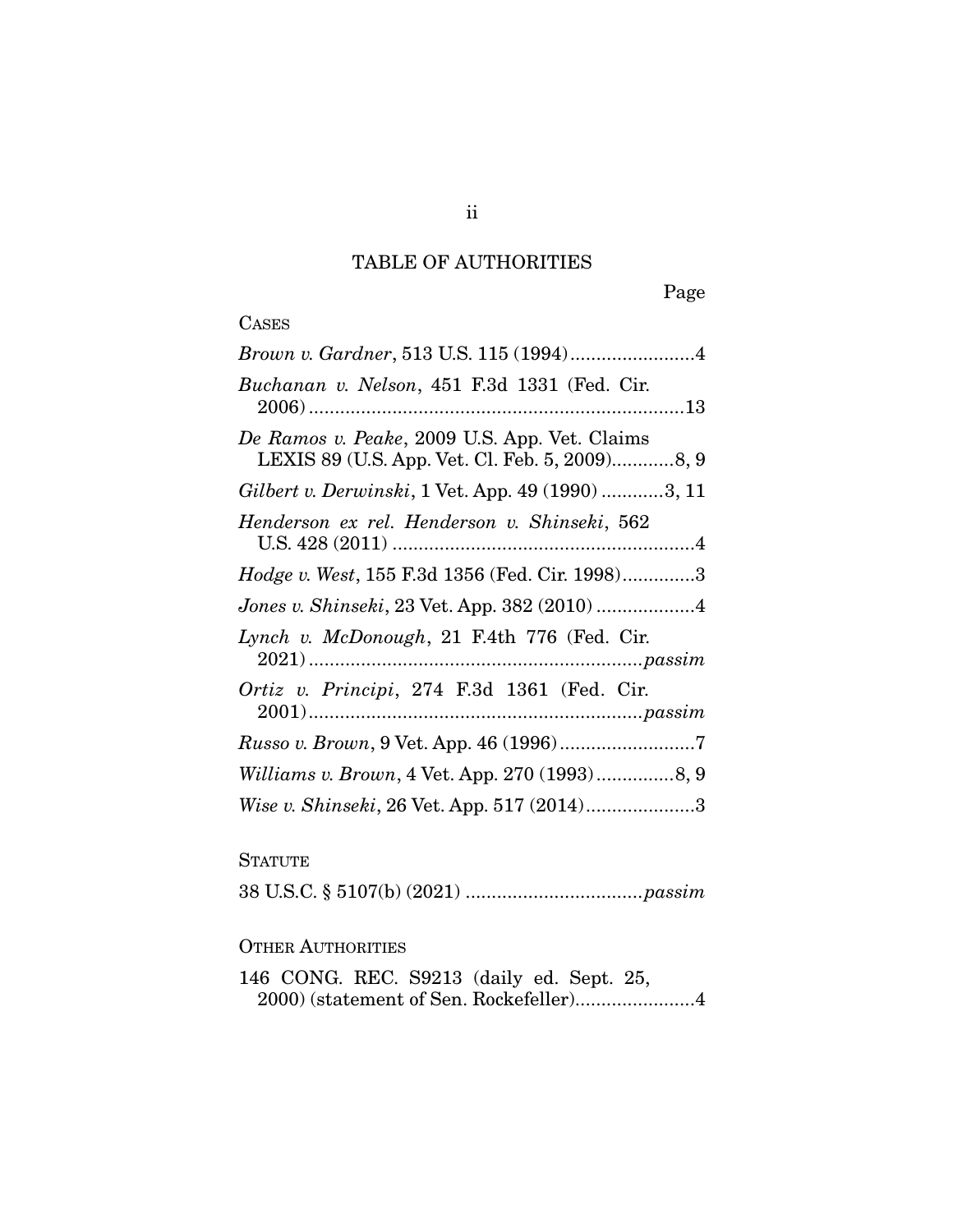| 60 Minutes: Delay, Deny, and Hope That I Die<br>(CBS television broadcast Jan. 19, 2019)16                                                                                                                                                                                      |  |
|---------------------------------------------------------------------------------------------------------------------------------------------------------------------------------------------------------------------------------------------------------------------------------|--|
| <i>About VA</i> , U.S. Department of Veterans Affairs,<br>https://www.va.gov/ABOUT_VA/index.asp (Last                                                                                                                                                                           |  |
| Charles R. Marmar, MD; William Schlenger,<br>PhD; Clare Henn-Haase, PsyD; et al, Course<br>of Posttraumatic Stress Disorder 40 Years Af-<br>ter the Vietnam War: Findings from the Na-<br>tional Vietnam Veterans Longitudinal Study,<br>JAMA Psychiatry, 2015;72(9):875-881 20 |  |
| Chicago Tribune, White House review of Veter-<br>ans Administration finds 'corrosive culture'<br>(June 27, 2014), https://www.chicagotribune.<br>com/nation-world/ct-xpm-2014-06-27-chi-white-<br>house-review-veterans-administration-20140                                    |  |
| Contessa M. Wilson, Saving Money, Not Lives:<br>Why the VA's Claims Adjudication System De-<br>nies Due Process to Veterans with Post-Trau-<br>matic Stress Disorder and How the VA Can<br>Avoid Judicial Intervention, 7 Ind. Health L.                                        |  |
| David J. Shulkin, <i>Privatizing the V.A. Will Hurt</i><br><i>Veterans, N.Y. Times, Mar. 28, 201817</i>                                                                                                                                                                         |  |
| David Shulkin, It Shouldn't Be This Hard to<br>Serve Your Country: Our Broken Government<br>and the Plight of Veterans $(2019)$ 17                                                                                                                                              |  |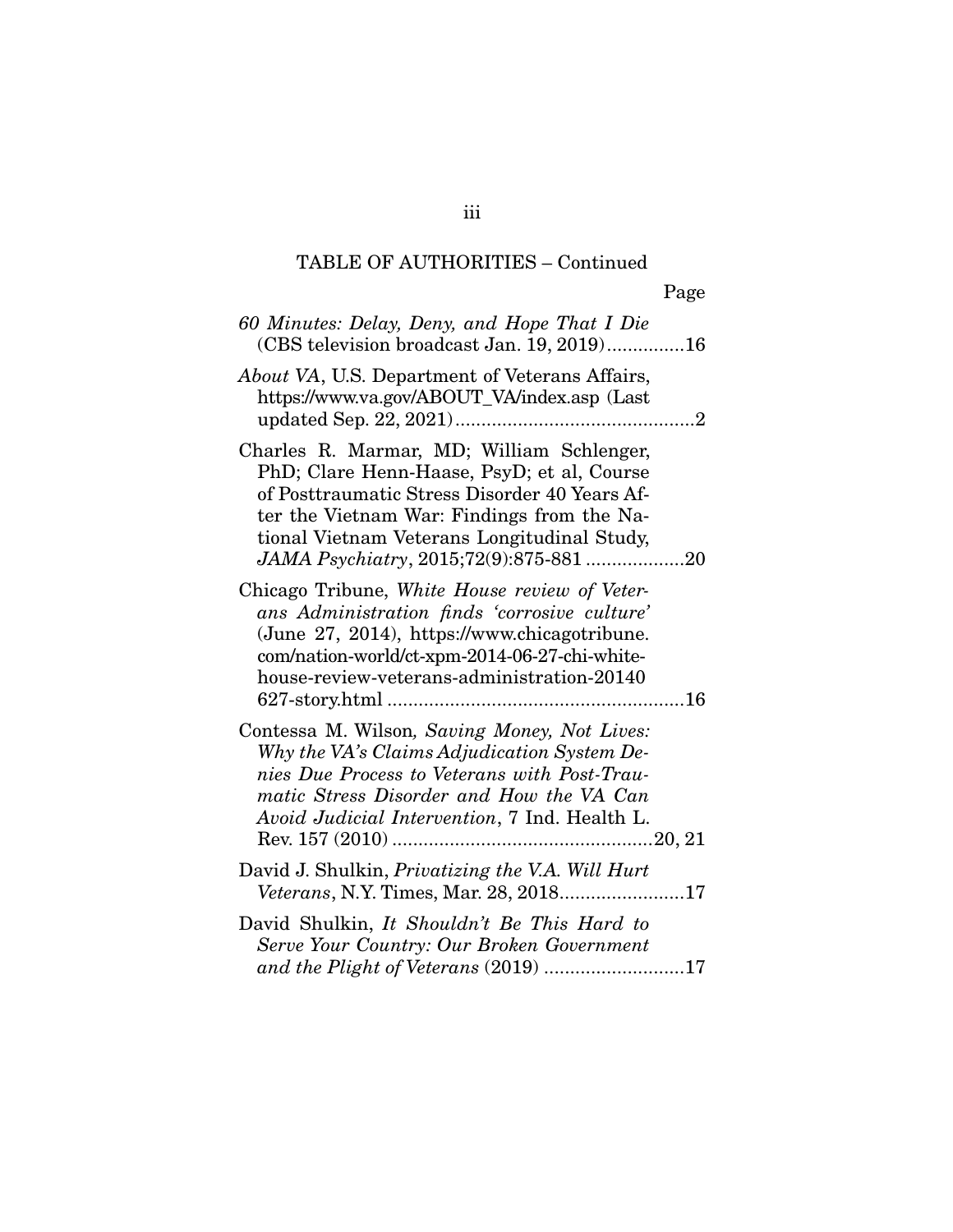|--|--|

| Department of Veterans Affairs (VA) Board of Vet-<br>erans' Appeals Annual Report Fiscal Year (FY)<br>2020, https://www.bva.va.gov/docs/Chairmans_<br>Annual_Rpts/BVA2020AR.pdf19, 20                                                  |
|----------------------------------------------------------------------------------------------------------------------------------------------------------------------------------------------------------------------------------------|
| Fiscal Year 2020 Annual Report October 1, 2019,<br>to September 30, 2020, United States Court<br>of Appeals for Veterans Claims, http://www.<br>uscourts.cavc.gov/documents/FY2020Annual<br>19                                         |
| Heather R. Johnson, Veterans with PTSD at a<br>Higher Risk of Suicide (Sep. 29, 2020),<br>https://www.psychiatryadvisor.com/home/topics/<br>anxiety/ptsd-trauma-and-stressor-related/vets-<br>with-ptsd-at-a-higher-risk-of-suicide 22 |
| Hugh McClean, Delay, Deny, Wait Till They<br>Die: Balancing Veterans' Rights and Non-<br>Adversarial Procedures in the VA Disability<br>Benefits System, 72 SMU L. Rev. 277 (2019)15, 16                                               |
| Katrina J. Eagle & Benjamin P. Pomerance, The<br>Pro-Claimant Paradox: How the United States<br>Department of Veteran Affairs Contradicts its<br>Own Mission, 23 Widener L. Rev. 1 (2017)4                                             |
| Kelly Kennedy, Veterans face crisis of confidence<br>with VA, secretary says, The War Horse, Feb.                                                                                                                                      |
| Michael P. Allen, Justice Delayed; Justice De-<br>nied? Causes and Proposed Solutions Con-<br>cerning Delays in the Award of Veterans'<br>Benefits, 5 U. Miami Nat'l Sec. & Armed Conf.                                                |

iv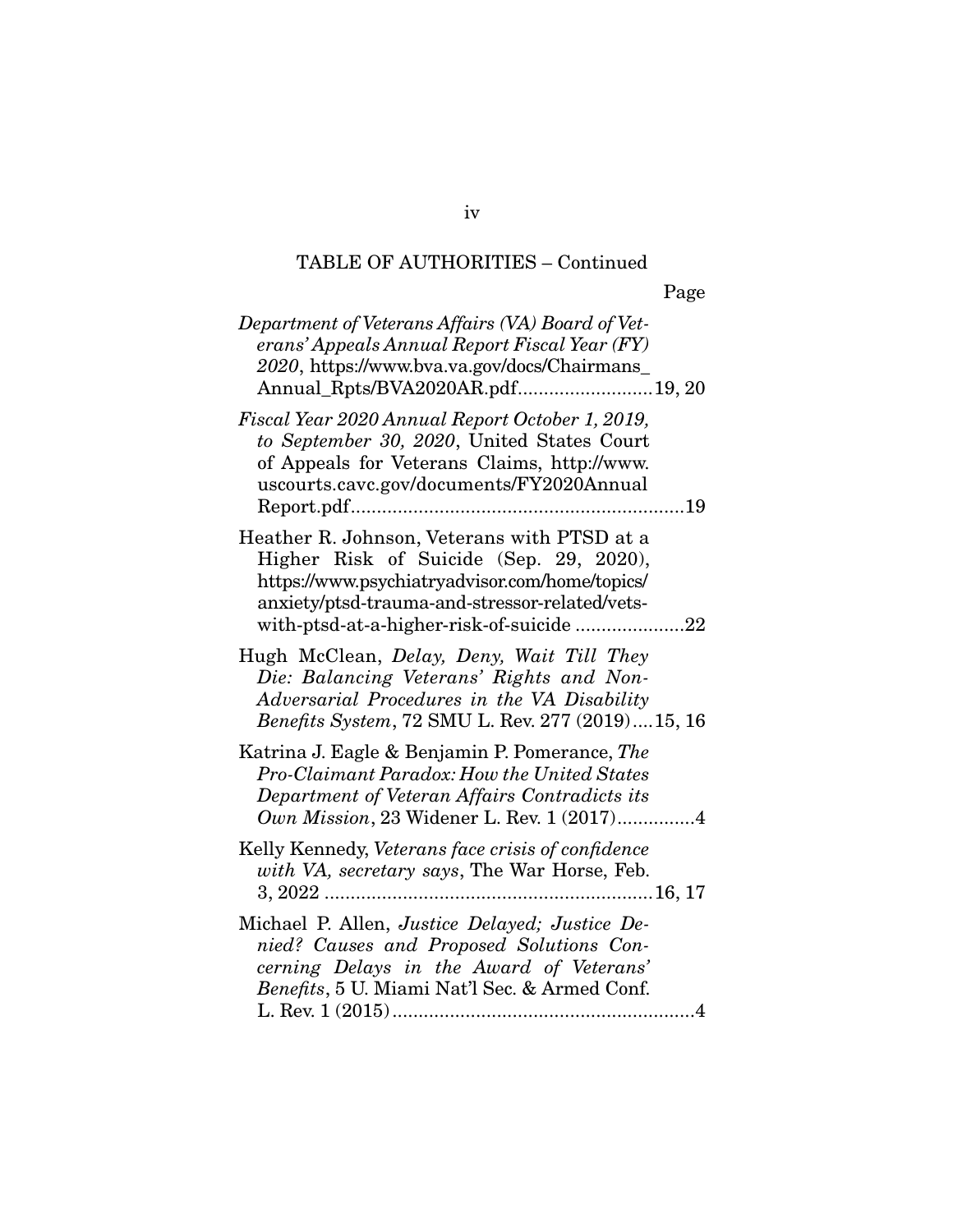| Miriam Reisman, PTSD Treatment for Veterans:<br>What's Working, What's New, and What's Next,<br>41, 10 P & T: A Peer Reviewed Journal for For-                                                                                                     |
|----------------------------------------------------------------------------------------------------------------------------------------------------------------------------------------------------------------------------------------------------|
| No. 15-10 668, 2020 WL 5242634 (BVA May 28,                                                                                                                                                                                                        |
| No. 17-10 612, 2021 WL 5751109 (BVA Oct. 6,                                                                                                                                                                                                        |
| No. 16-55 021, 2020 WL 6751132 (BVA Aug. 5,                                                                                                                                                                                                        |
| Office of Mental Health and Suicide Prevention,<br>2020 National Veteran Suicide Prevention An-<br>nual Report, https://www.mentalhealth.va.gov/<br>docs/data-sheets/2019/2019_National_Veteran_<br>Suicide_Prevention_Annual_Report_508.pdf21, 22 |
| Steve Walsh, Without Help Navigating Benefits<br>Can Be Overwhelming for Veterans, NPR.org<br>(Jan. 14, 2015, 3:18 AM), https://www.npr.<br>org/2015/01/14/374055310/indiana-s-veterans-<br>service-officers-operate-on-a-shoe-string19            |
| VA Research on Suicide Prevention, https://<br>www.research.va.gov/topics/suicide.cfm (Last                                                                                                                                                        |
| Veterans Day 2021: Townhall Q&A with Secre-<br>tary McDonough (YouTube video Nov. 11,                                                                                                                                                              |
| William L. Pine & William F. Russo, Making Vet-<br>erans Benefits Clear: VA's Regulation Rewrite                                                                                                                                                   |

v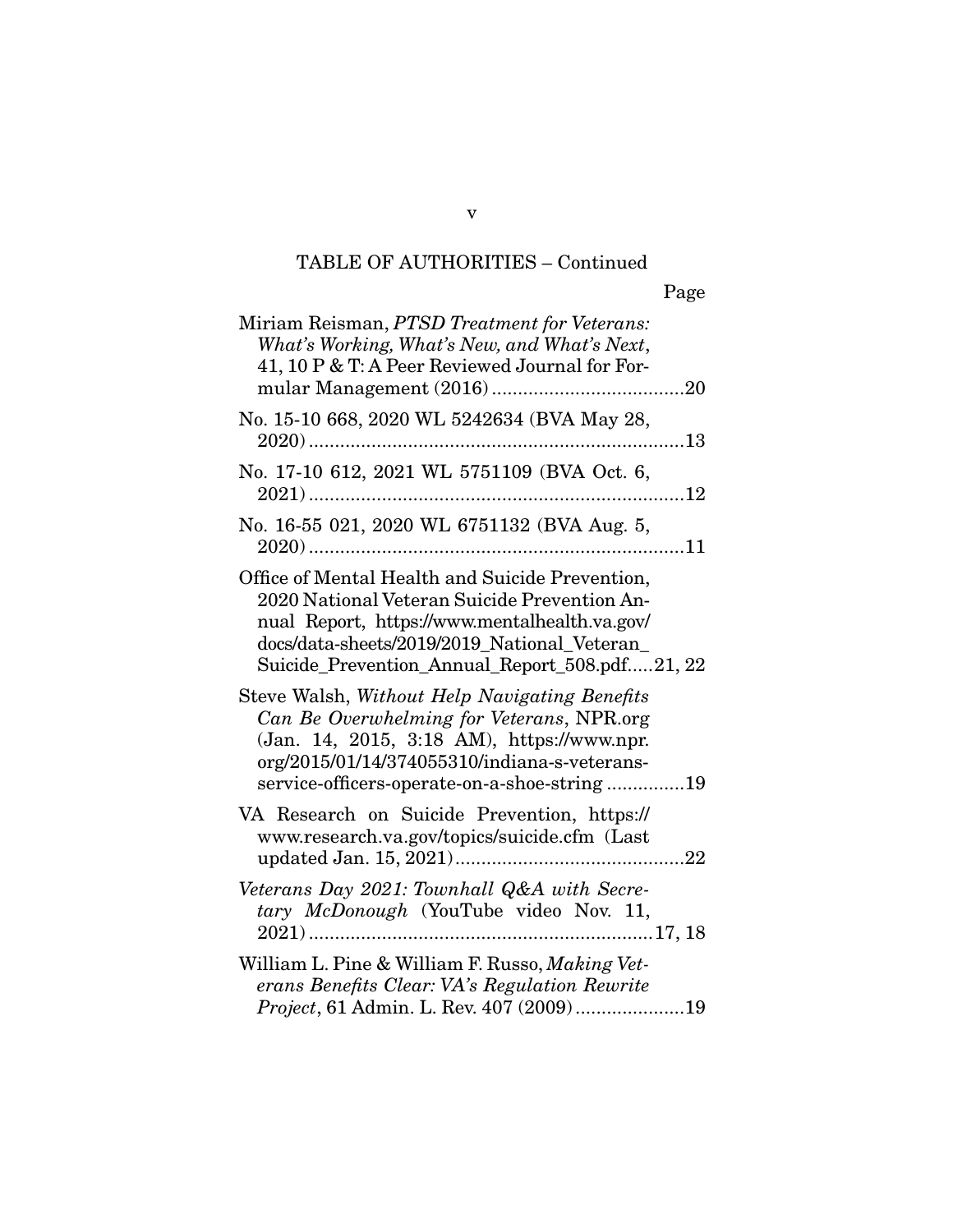Page

| Yelena Duterte, Duty to Impair: Failure to Adopt |  |
|--------------------------------------------------|--|
| the Federal Rules of Evidence Allows the VA to   |  |
| Rely on Incompetent Examiners and Inade-         |  |
| quate Medical Examinations, 90 UMKC L.           |  |
|                                                  |  |
|                                                  |  |

## **REGULATION**

|--|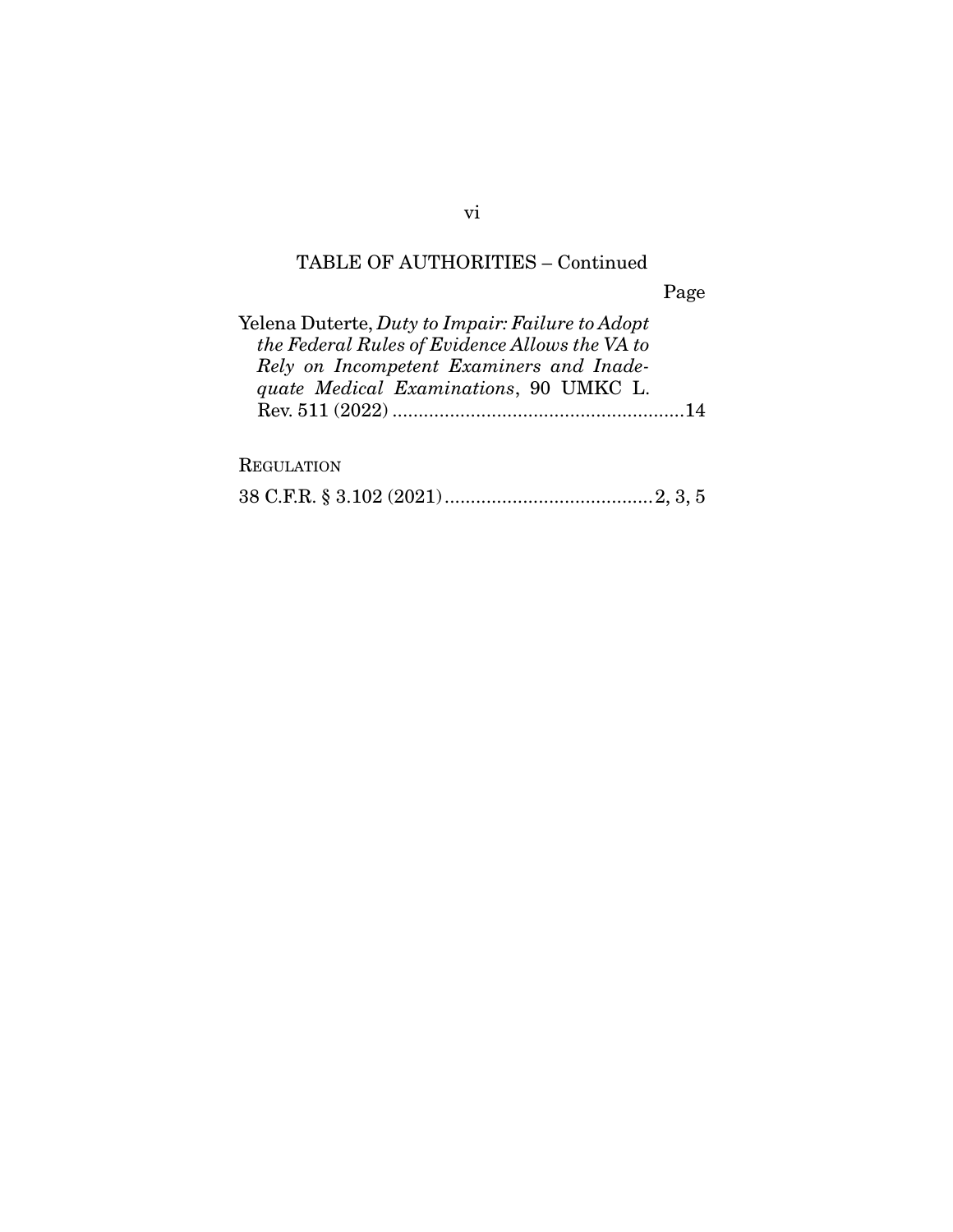#### **INTEREST OF AMICUS CURIAE**<sup>1</sup>

 The National Law School Veterans Clinic Consortium (NLSVCC) submits this brief in support of the position of Petitioner Joe A. Lynch. The filing of this brief was authorized by the Board of the NLSVCC, a  $501(c)(3)$  organization.

 NLSVCC is a collaborative effort of the nation's law school legal clinics dedicated to addressing the unique legal needs of U.S. military veterans on a pro bono basis. NLSVCC's mission is, working with likeminded stakeholders, to gain support and advance common interests with the Department of Veterans Affairs (VA), U.S. Congress, state and local veterans service organizations, court systems, educators, and all other entities for the benefit of veterans throughout the country.

 NLSVCC exists to promote the fair treatment of veterans under the law. Clinics in the NLSVCC work daily with veterans, advancing benefits claims through the arduous VA appeals process. NLSVCC is keenly interested in this case considering the important disability benefits issue presented. It respectfully submits that creating one definition of "approximate balance" as it relates to the Benefit of the Doubt doctrine under

<sup>&</sup>lt;sup>1</sup> The parties received timely notice of amicus's intent to file and have consented to the filing of this amicus brief. No counsel for a party authored the brief in whole or in part. No party, counsel for a party, or any person other than amicus curiae and their counsel made a monetary contribution intended to fund the preparation or submission of the brief.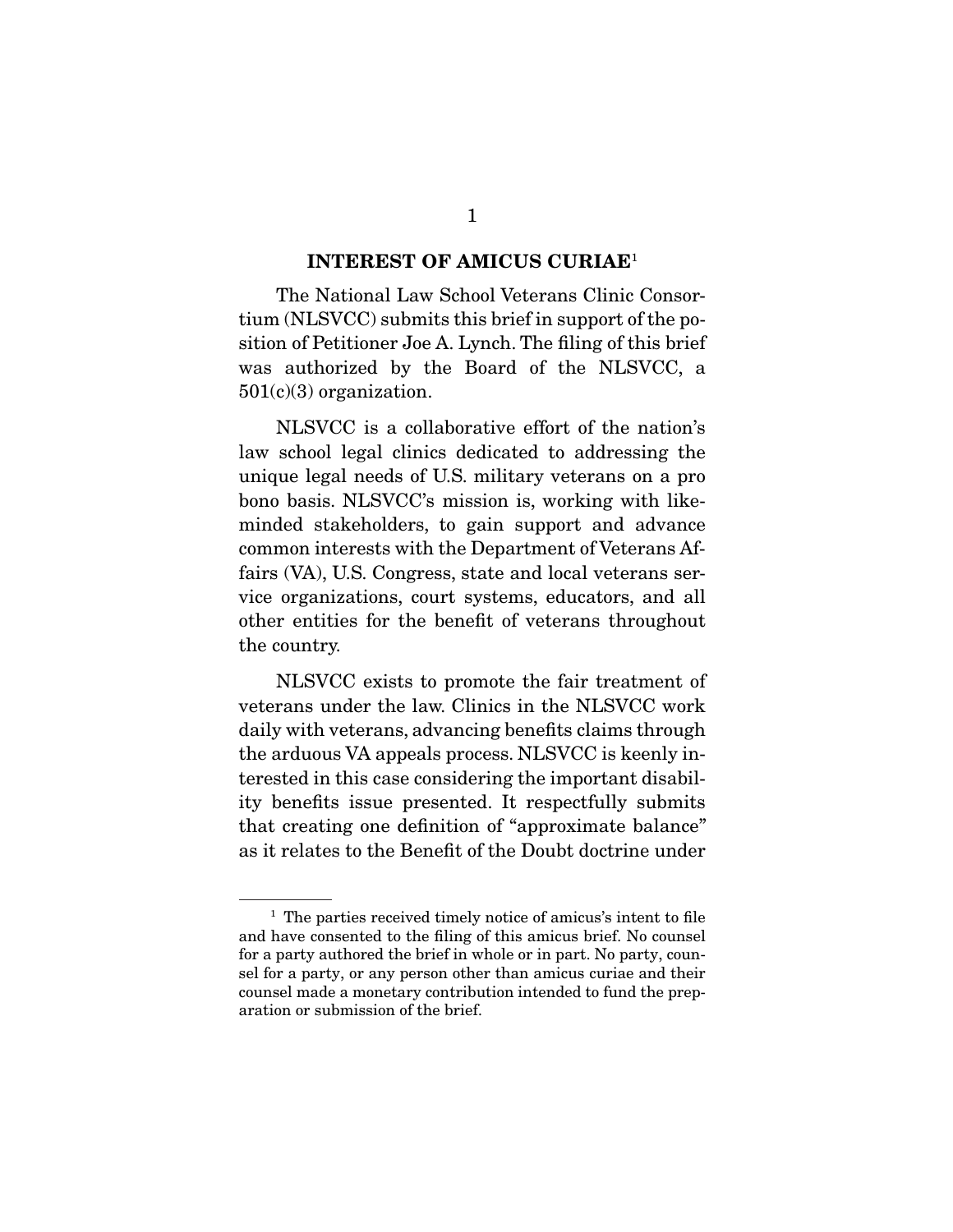38 U.S.C. § 5107(b) and 38 C.F.R. § 3.102 is critical to protecting the interests of our nation's veterans.

--------------------------------- ♦ ---------------------------------

**SUMMARY OF THE ARGUMENT** 

 This case presents the opportunity to provide clear guidance about the meaning of 38 U.S.C. § 5107(b) and to re-enforce the pro-veteran canon that is integral to veterans' benefits law. Since the Federal Circuit's decision in Ortiz v. Principi, 274 F.3d 1361, 1364 (Fed. Cir. 2001), various VA adjudicators and judges, including those in Mr. Lynch's case, have gradually eroded the pro-veteran "Benefit of the Doubt" doctrine articulated in 38 U.S.C. § 5107(b). The problematic explanation of the standard presented in Ortiz, and the failure to overrule *Ortiz* in its entirety in *Lynch v. McDonough*, 21 F.4th 776 (Fed. Cir. 2021), have led to inconsistent case outcomes, further eroded veterans' trust in VA adjudicatory system, and prevented VA from fully accomplishing its mission to "care for him who shall have borne the battle, and for his widow, and his orphan." About VA, U.S. Department of Veterans Affairs, https:// www.va.gov/ABOUT\_VA/index.asp (Last updated Sep. 22, 2021). Therefore, this Court should grant certiorari, restore the meaning of the phrase "benefit of the doubt" to the standard Congress intended, require VA to update its guidance to adjudicators on the meaning of this doctrine, and require the Board of Veterans' Appeals (Board) to fully articulate its reasons for

2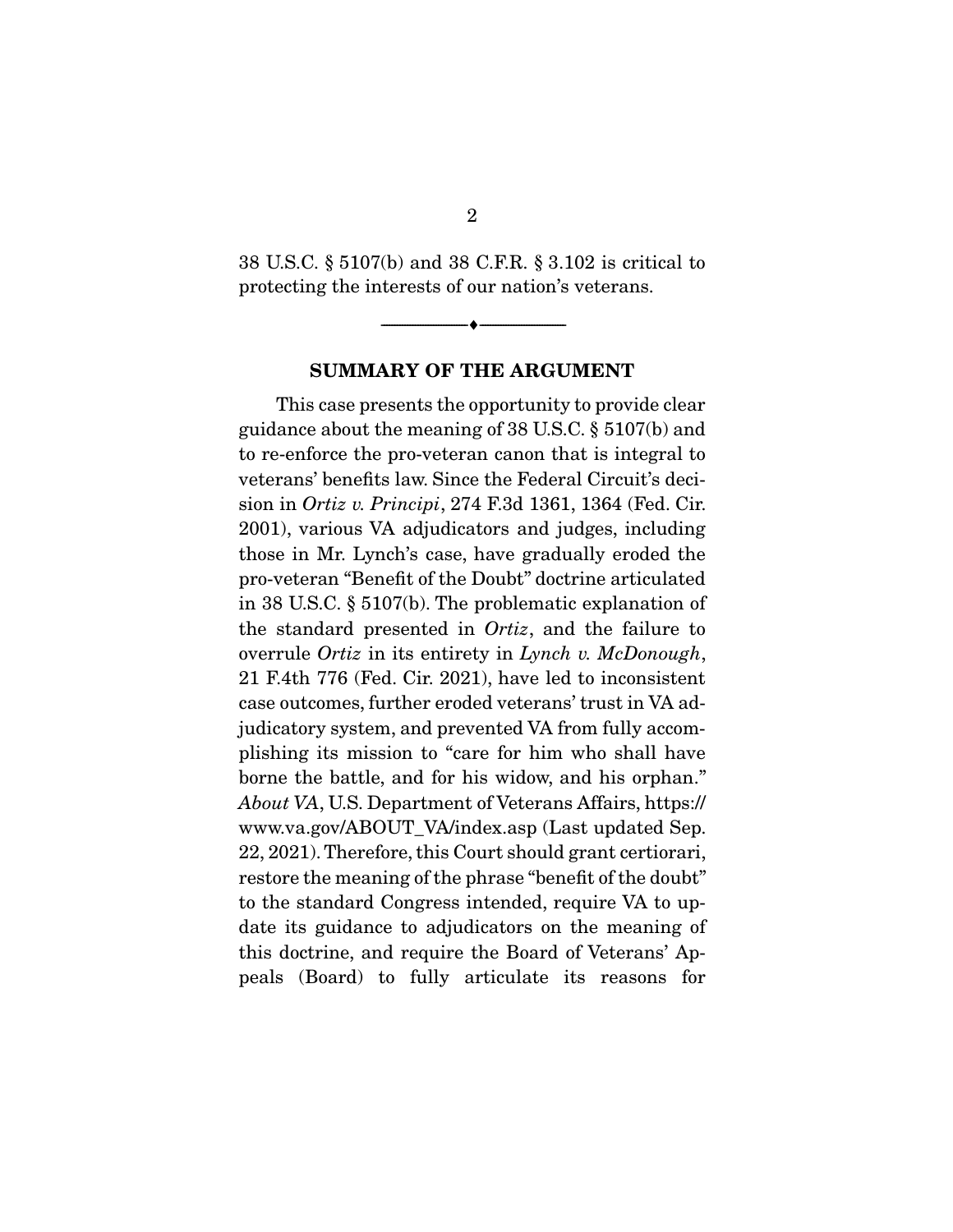discounting evidence in all cases where it finds the Benefit of the Doubt doctrine does not apply.

--------------------------------- ♦ ---------------------------------

#### **ARGUMENT**

## **I. The Benefit of the Doubt doctrine in 38 U.S.C. § 5107(b) reflects Congress's intent for the VA system to be uniquely pro-claimant.**

 In the "strongly and uniquely pro-claimant" VA system.<sup>2</sup> the veteran is to be given the "benefit of the doubt" when there is an "approximate balance of positive and negative evidence regarding any issue material to the determination of a matter." 38 U.S.C. § 5107(b); see also 38 C.F.R. § 3.102 (2021). In Gilbert, the Court of Appeals for Veterans Claims (Veterans Court) explained this standard by analogizing it to baseball's "tie goes to the runner" rule: "If the ball clearly beats the runner, he is out and the rule has no application; if the runner clearly beats the ball, he is safe and, again, the rule has no application; if, however, the play is close, then the runner is called safe by operation of the rule that 'the tie goes to the runner.'" Gilbert v. Derwinski, 1 Vet. App. 49, 55 (1990).

 A higher standard of proof, such as the preponderance of the evidence standard, undermines Congress's intent in creating the Benefit of the Doubt doctrine. Wise v. Shinseki, 26 Vet. App. 517, 531 (2014) citing

3

<sup>2</sup> Hodge v. West, 155 F.3d 1356, 1362 (Fed. Cir. 1998).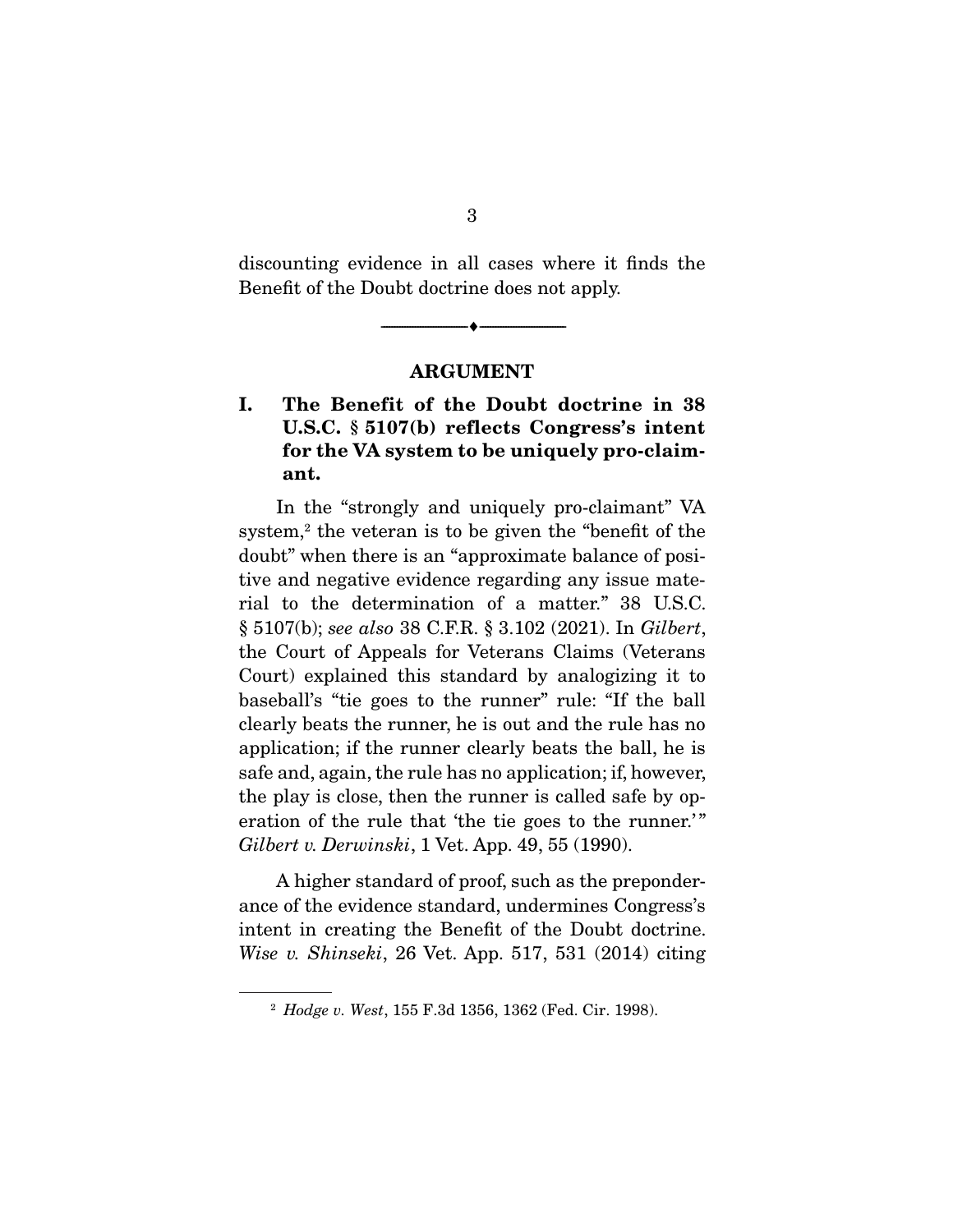Jones v. Shinseki, 23 Vet. App. 382 (2010). Congress "never intended" the veterans' benefits system "to be adversarial or difficult for the veteran to navigate." 146 CONG. REC. S9213 (daily ed. Sept. 25, 2000) (statement of Sen. Rockefeller); see also Katrina J. Eagle & Benjamin P. Pomerance, The Pro-Claimant Paradox: How the United States Department of Veteran Affairs Contradicts its Own Mission, 23 Widener L. Rev. 1 (2017). Rather, the intent was to "place a thumb on the scale in the veteran's favor in the course of administrative and judicial review of VA decisions." Henderson ex rel. Henderson v. Shinseki, 562 U.S. 428, 440 (2011). Moreover, this Court has reiterated Congress's intention that the VA system is meant to be something radically different from the traditional adversarial process of litigation. Id.; see also Michael P. Allen, Justice Delayed; Justice Denied? Causes and Proposed Solutions Concerning Delays in the Award of Veterans' Benefits, 5 U. Miami Nat'l Sec. & Armed Conf. L. Rev. 1, 12 (2015). For this reason, this Court has recognized a pro-veteran canon, whereby veterans' benefits statutes should be construed in the veteran's favor. See *Brown v. Gardner*, 513 U.S. 115, 118 (1994). To uphold the intent of Congress, this Court must avoid further erosion of the doctrine by overturning the Federal Circuit's decision in Lynch, which wrongfully maintained the analytical framework articulated in Ortiz v. Principi, 274 F.3d 1364 (Fed. Cir. 2001). See Lynch v. McDonough, 21 F.4th 776, 783-84 (Fed. Cir. 2021) (Reyna, J., concurring in part and dissenting in part).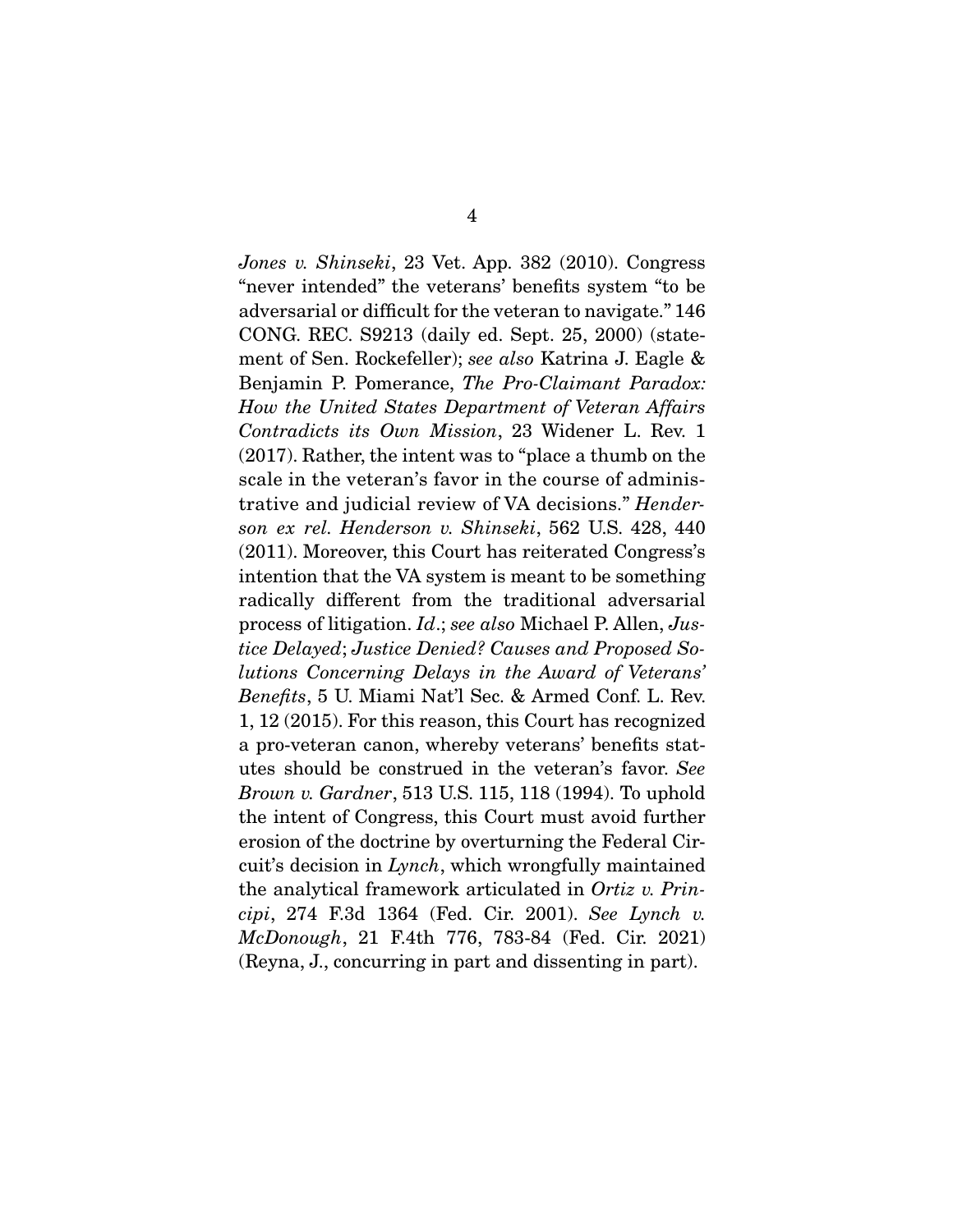### **A. The Benefit of the Doubt doctrine has been eroded by the Federal Circuit's decisions in** *Ortiz* **and** *Lynch***.**

Ortiz dealt a heavy blow to veterans. In Ortiz, the Federal Circuit analyzed the relationship between the Benefit of the Doubt doctrine, as codified in 38 U.S.C. § 5107(b) and its implementation in the governing regulation, 38 C.F.R. § 3.102. Ortiz v. Principi, 274 F.3d 1361, 1364 (Fed. Cir. 2001). The implementing regulation provides that a reasonable doubt arises when the positive and negative evidence are in "approximate balance." 38 C.F.R. § 3.102 (2021). When this happens, the court should apply the Benefit of the Doubt doctrine, and the veteran should prevail. Id. (emphasis added). However, in Ortiz, the Federal Circuit ruled that the Benefit of the Doubt doctrine is inapplicable if the evidence "preponderates" against the claimant. Ortiz, 274 F.3d at 1366.

 In Ortiz, the Appellant argued that the Benefit of the Doubt doctrine can apply as Congress intended, even if there is a preponderance of the evidence against the claimant, when the evidence is in "approximate balance." Id. at 1364. In rejecting that argument, the Federal Circuit found that the term "approximate" was unambiguous and "generally understood to mean 'almost exact  $\dots$  close to  $\dots$  nearly the same.'" Id. In attempting to define the preponderance of the evidence burden, the three-judge panel determined the burden can be described as "more probably so than not," despite the burden not being "amenable to any mathematical formula, such as the often-recited 'fifty-one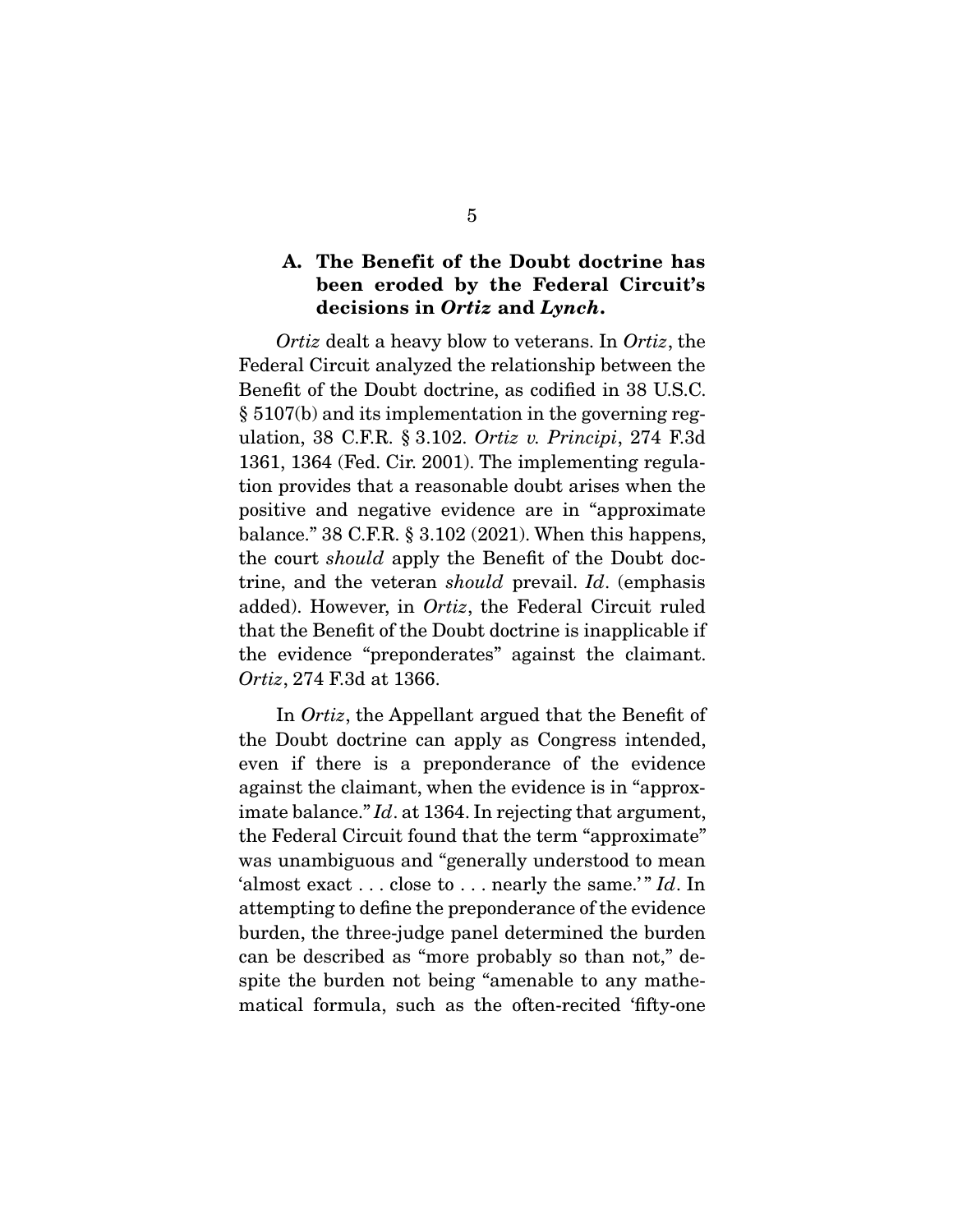percent/forty-nine percent' rule." Id. at 1365. With this determination, the Federal Circuit found no room for the Benefit of the Doubt standard when VA finds a preponderance of the evidence against the claimant. Id. at 1366.

 In the case currently on appeal, the Federal Circuit reviewed and largely affirmed its reasoning in Ortiz. Lynch v. McDonough, 21 F.4th 776 (Fed. Cir. 2021). In the en banc decision, the majority rightfully departed from Ortiz's use of "preponderance of the evidence" language in the context of the Benefit of the Doubt doctrine but erred in otherwise upholding the Ortiz analysis. The Federal Circuit concluded that the claimant receives the Benefit of the Doubt "if the positive and negative evidence is in approximate balance (which includes but is not limited to equipoise)."  $Id$  at 781. However, the Federal Circuit failed to overturn Ortiz in its entirety, rejecting Mr. Lynch's argument that Ortiz incorrectly articulates an equipoise standard. Id. at 780. At the same time, the Federal Circuit recognized that, "in isolated cases," the Veterans Court "may" have articulated an equipoise threshold before giving the veteran the benefit of the doubt, in reliance upon Ortiz.

 Such cases are by no means isolated; many of them simply do not make it to the level of a Veterans Court appeal. See infra Section II.A. A clear explanation of the "Benefit of the Doubt" doctrine is especially important in "close call" cases. As Judge Reyna explained in her partially dissenting opinion, the Federal Circuit correctly rejected the "preponderance of the evidence"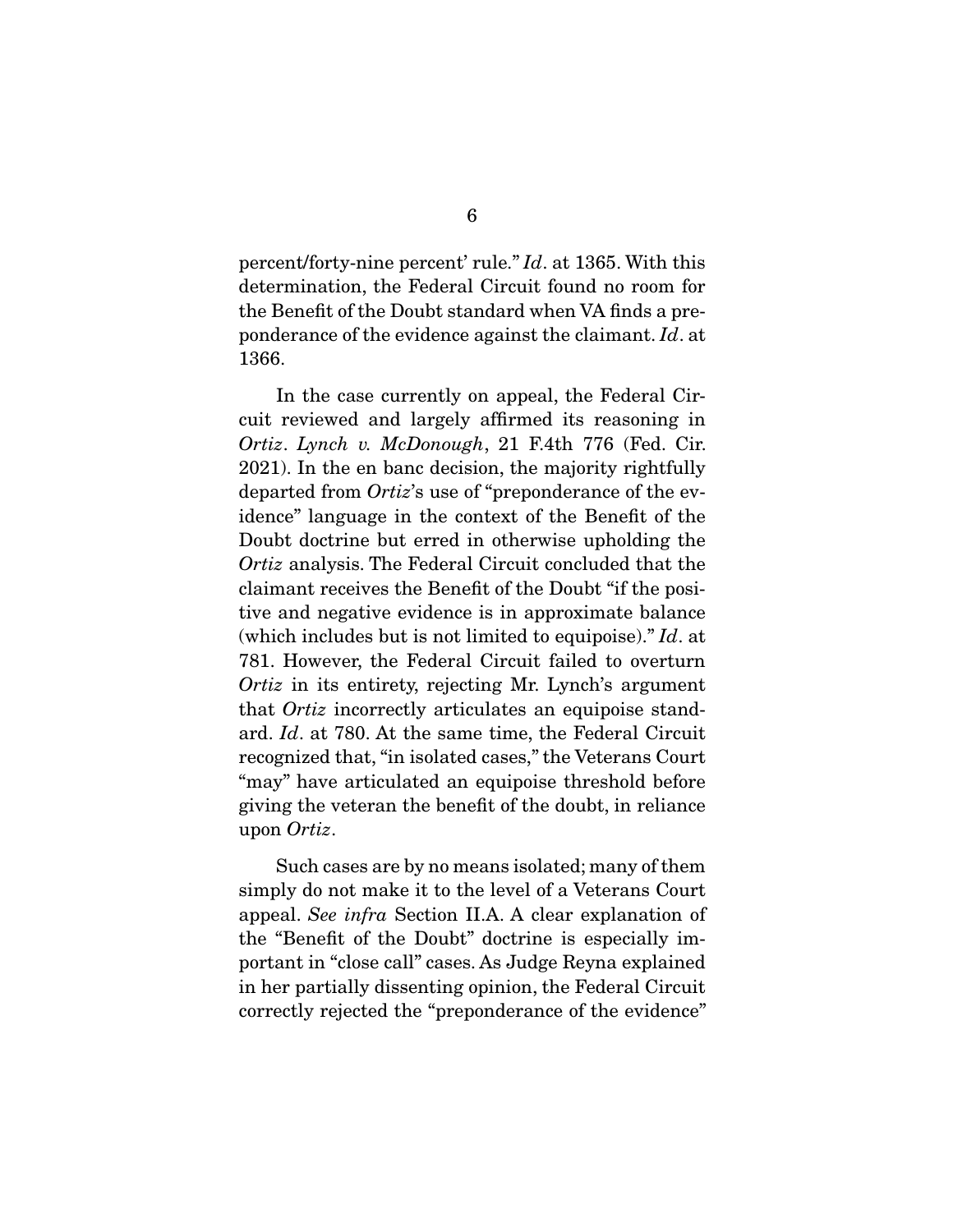rule in its en banc decision but erred in replacing it with an equally problematic "persuasion of the evidence" standard rather than overruling Ortiz entirely. Id. at 782 (Reyna, J., concurring in part and dissenting in part). According to Judge Reyna, this means that "if the VA internally recognizes the evidence is close but finds in the end that the evidence 'persuasively' precludes the veteran's claim, the VA does not need to disclose that the evidence may have been 'close.'" Id. at 783. This lack of required detail and clarity "disincentivizes the agency from fulfilling its duty to provide an adequate administrative record . . . and thus hinders appellate review."  $Id$ . Additionally, as noted by Judge Reyna, concurring in part and dissenting in part from the holding in Lynch, "we must be vigilant against the possibility that 'close cases' may evade review." Lynch, 21 F.4th at 783. The Veterans Court must generally review factual determinations, such as the balancing of evidence by the Board, under a clearly erroneous standard. Russo v. Brown, 9 Vet. App. 46, 50 (1996). If the reasoning behind the Board's decisions are not provided, a reviewing court is likely unable to make the determination that the reasoning was flawed. Therefore, to ensure that VA's decisions can be adequately reviewed and reduce the risk of arbitrary decisionmaking, this Court needs to clarify the meaning of the "benefit of the doubt," require the Board requires to identify "close call" cases and provide a framework for the Board to use that clearly rejects Ortiz and returns to the pro-veteran framework Congress intended.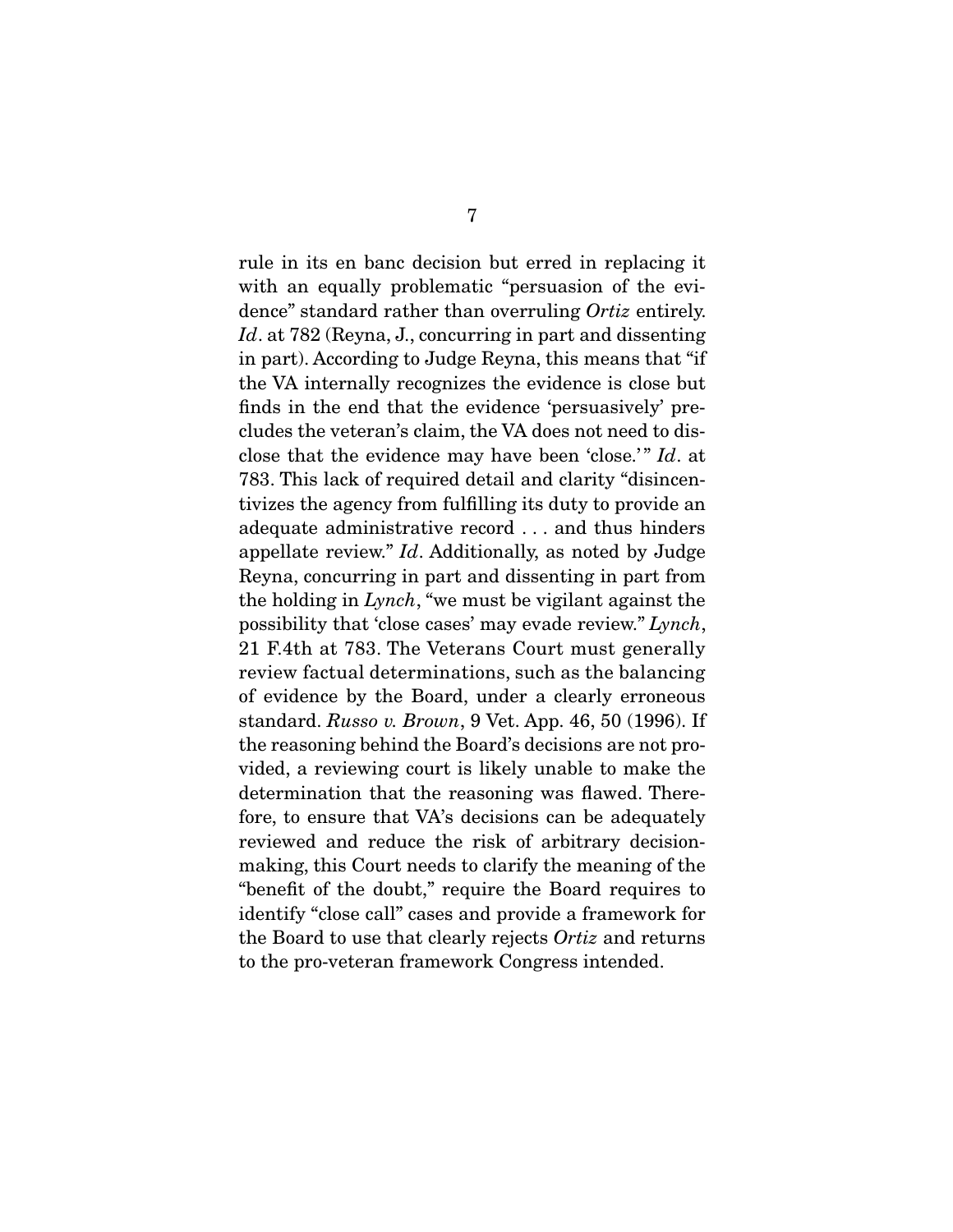A sample of cases from the Veterans Court illustrate why this Court should require the Board, in all cases, to explain how it weighed the evidence submitted and identify "close calls." A bare conclusion that the "benefit of the doubt" does not apply is not enough. In Williams v. Brown, decided before Ortiz, the Veterans Court required the Board to "provide a satisfactory explanation as to why the evidence was not in equipoise" so as to require the application of the Benefit of the Doubt doctrine, where "there is significant evidence in support of an appellant's claim." 4 Vet. App. 270, 273- 74 (1993). The Veterans Court required VA to "show its work."

In contrast, in De Ramos v. Peake, decided approximately seven years after Ortiz, the Veterans Court denied benefits because it decided the "preponderance of the evidence" weighed against the claimant, who was seeking service connection for an acquired psychiatric disorder. De Ramos v. Peake, 2009 U.S. App. Vet. Claims LEXIS 89 (U.S. App. Vet. Cl. Feb. 5, 2009). The facts of De Ramos are comparable to those of Williams. In both cases, the veteran's military records contained some evidence of a psychiatric condition. Williams at 271 (noting no in-service treatment for "nervous disorder" but report of "depression or excessive worry" and "nervous trouble" on separation examination); De Ramos at \*2 (mentioning in-service treatment in service for "anxiety reaction" but normal separation examination). Neither veteran sought to service-connect his mental health condition until years after separation. Williams at 271 (noting application for VA compensation 16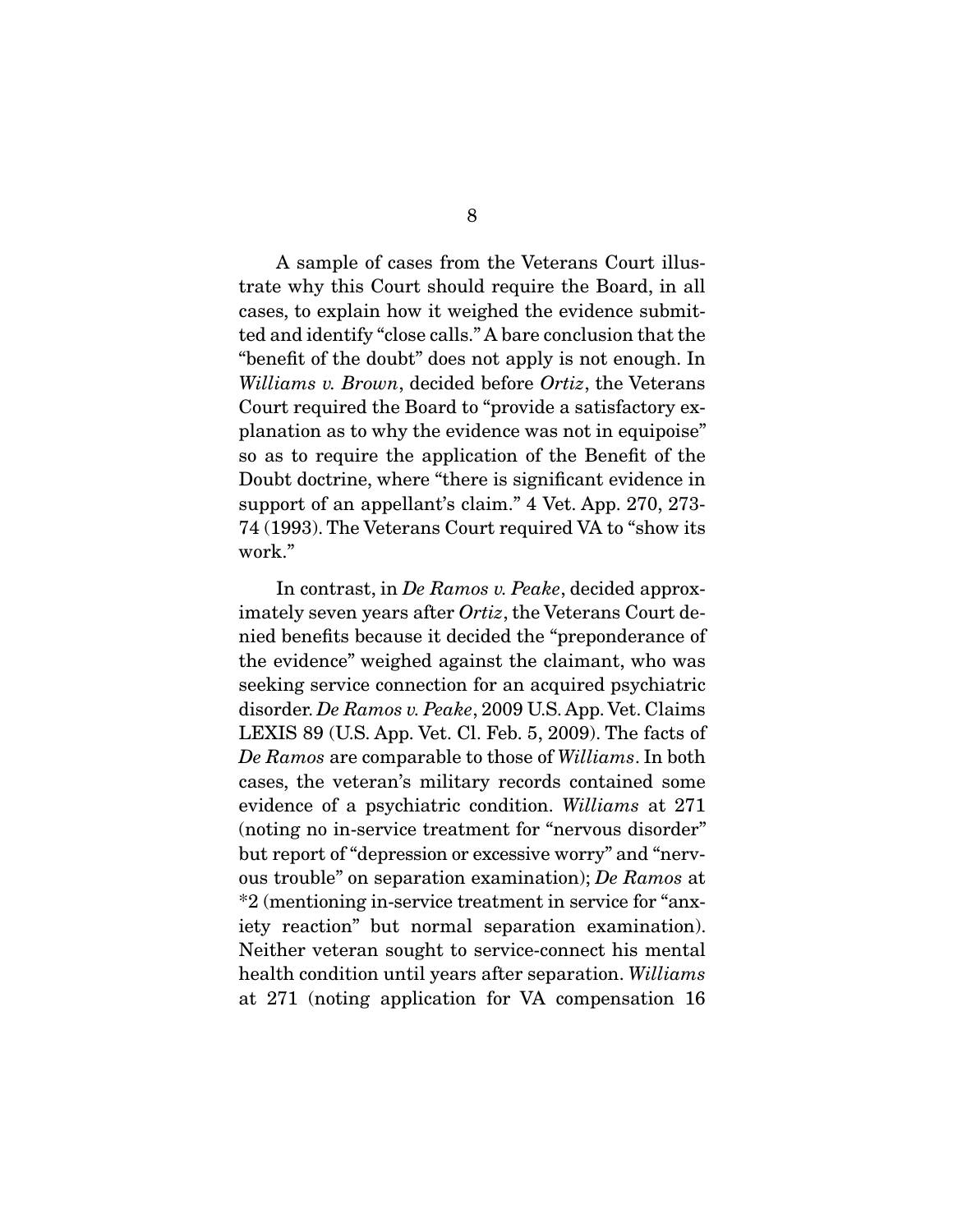years post-discharge, which was denied); De Ramos at \*2 (noting a VA regional office granted service connection for severe depressive neurosis 17 years postdischarge). In both cases, the Board decision relied heavily on the conclusions of a VA medical examiner to deny service connection, where conflicting medical and lay evidence existed. Williams at 271-72; De Ramos at \*2-4, 6-8, 10-14. And in both cases, the Board affirmed the Regional Office's decision. Williams at 272; De Ramos at \*4. In the pre-Ortiz case, the Veterans Court remanded the case to the Board for satisfactory application of the Benefit of the Doubt doctrine. Williams at 273-74. In the post-Ortiz case, however, the Veterans Court found that "the preponderance of the evidence was against the claimant" and therefore affirmed the Board's decision. De Ramos at \*1, 15.

 These cases show the erosion of the Benefit of the Doubt standard over time – VA is no longer asked to explain its application of the standard and can avoid proper application altogether by plainly stating that the evidence weighs against the claimant. Moreover, VA's own guidance to its adjudicators shows why this Court needs to clarify the meaning of the Benefit of the Doubt standard. As of the date of writing this brief, VA's M21-1, Adjudications Procedure Manual, advises adjudicators to "[c]onsider reasonable doubt only when the evidence is in equipoise, not when the evidence weighs either in favor or against the claimant." M21-1 Part V, Subpart ii, Chapter 1, Section A.5.e, Principles of Reviewing and Weighing Evidence: Considering Reasonable Doubt, available at https://www.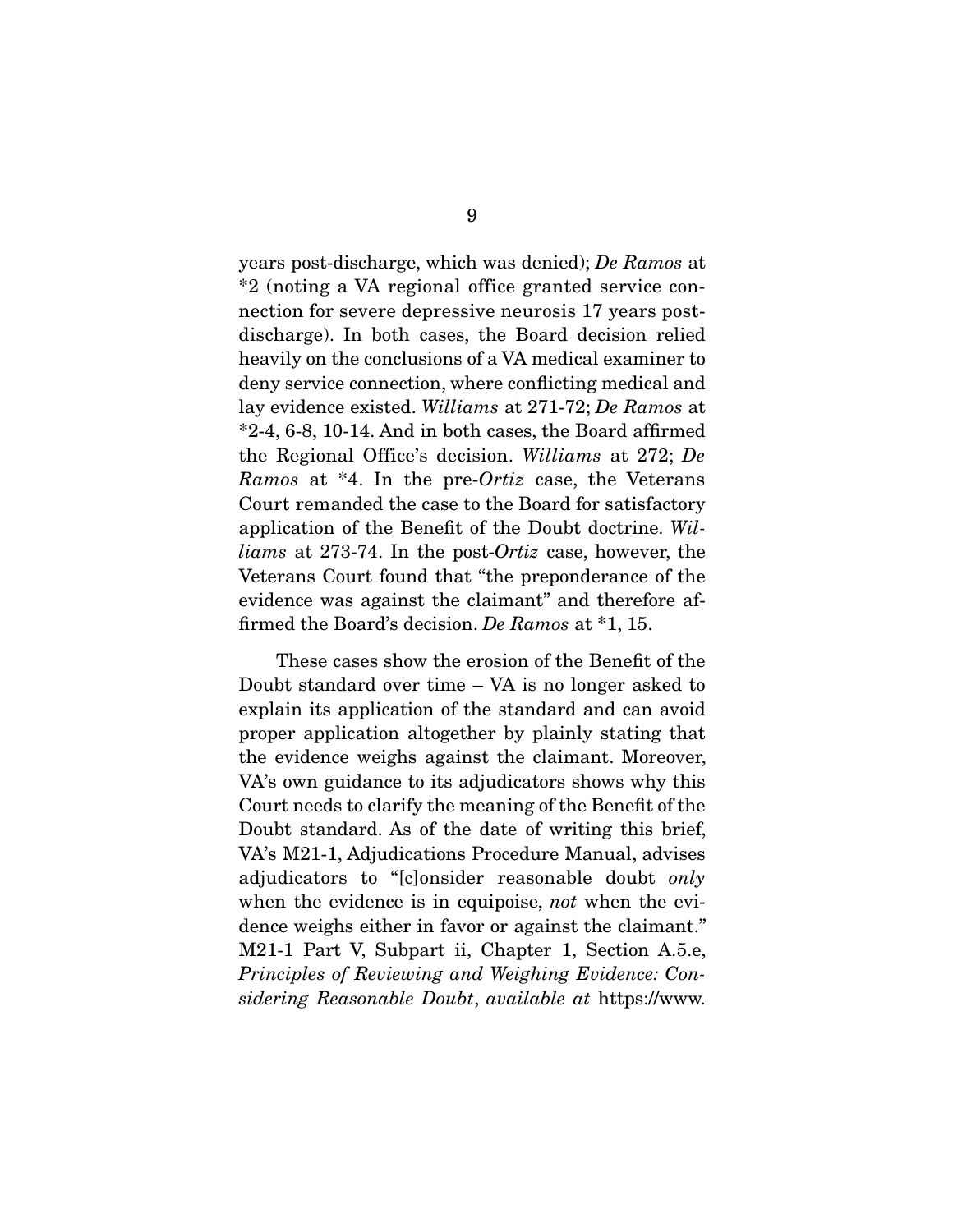knowva.ebenefits.va.gov (last visited June 13, 2022). The guidance at this section relies on *Ortiz* but makes no mention of the Federal Circuit's decision in Lynch. Id.; see also M21-1 Part X, Subpart v, Chapter 1, Section C.2.e, Administrative Decisions: Evidence Thresholds, available at https://www.knowva.ebenefits.va.gov (last visited June 13, 2022) ("In most cases, when the evidence for and against a claimant's position is in equipoise, VA resolves reasonable doubt as to the claimant's entitlement in the claimant's favor, as described in M21-1, Part X, Subpart v, 1.C.2.f.") (emphasis added). This is problematic.

### **B. The Benefit of the Doubt doctrine is inconsistently and arbitrarily applied at the Board of Veterans' Appeals.**

 As in the Veterans Court, the "preponderance of the evidence" and "equipoise" language articulated in Ortiz muddies the Benefit of the Doubt doctrine and creates inconsistent outcomes in similar cases before the Board of Veterans' Appeals. A sample of recent decisions made by the Board regarding post-traumatic stress syndrome (PTSD) show the lack of uniformity in these "close call" cases. These cases do not discuss the applicability of Ortiz or Lynch and provide very little analysis of why benefit of the doubt is not awarded to the veteran. These cases help illustrate why this Court should require VA, including the Board, to identify when the evidence is close, overrule *Ortiz* in its entirety, and update its guidance on the meaning of the "benefit of the doubt" to match Congress's intent.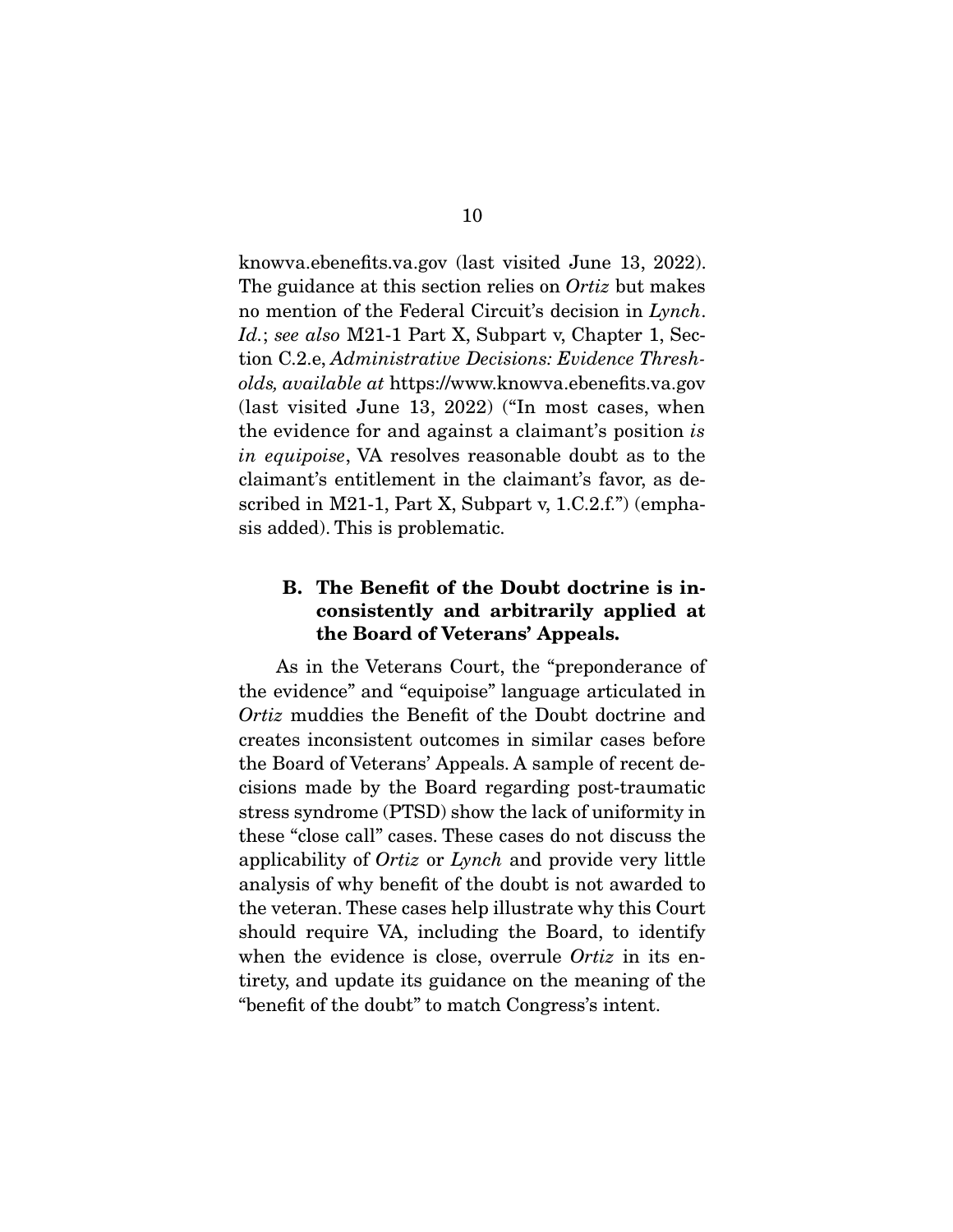In No. 16-55 021, 2020 WL 6751132 (BVA Aug. 5, 2020), the Board afforded the benefit of the doubt to a Veteran seeking a higher rating for post-traumatic stress syndrome (PTSD), citing to both Gilbert and Ortiz, and granted an increased rating from 50% to 70%. Id. at \*6-7. The Board began by summarizing the diagnostic criteria for a 50%, 70%, and 100% rating for PTSD. Id. at \*3-4. Then, the Board discussed the contents of multiple VA examinations from August 2012 to May 2019, discussing the symptoms the Veteran reported at each examination. Id. at \*4-6. The Board also summarized the PTSD disability benefits questionnaire (DBQ), noting the symptoms and impairment the veteran reported.  $Id.$  at  $*5.$  Using the examinations, questionnaire and lay evidence, the Board found that the benefit of the doubt should be afforded to the veteran and awarded an increased rating from 50% to 70%. Id. at \*6. The judge specifically noted that most of the medical records showed that the veteran struggled with moderate to severe symptoms consistent with PTSD, even though some examinations documented more mild symptoms. Id. The Board's explanation of how it weighed the evidence is crucial to understanding why it increased the veteran's disability rating.

 Unfortunately, however, not all Board decisions provide the same level of detail in their analysis of the evidence. Some erroneously continue to rely on Ortiz's "preponderance of the evidence" standard in explaining the "Benefit of the Doubt" doctrine. Some cite Ortiz only in passing, without legal analysis of how Ortiz applied to the facts of the case at hand. These issues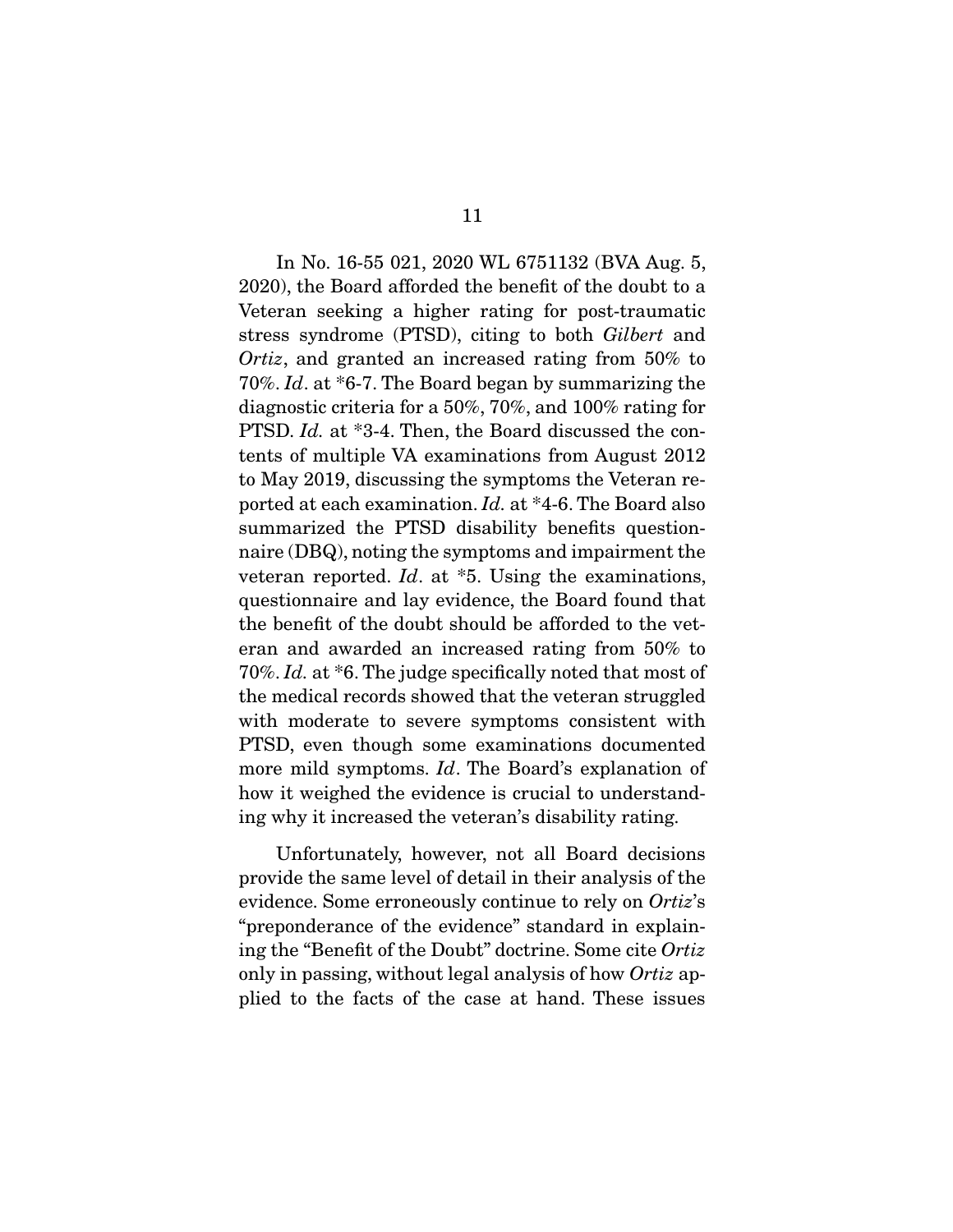result in inconsistent results in "close-call" cases, particularly where the conclusions in a VA medical examination are inconsistent with other, otherwise credible, evidence. For example, in Case No. 17-10 612, 2021 WL 5751109 (BVA Oct. 6, 2021), the Board denied a rating increase for PTSD from 50% to 70%. While the Board cites to Ortiz earlier in the decision, it does not analyze how *Ortiz* applies to the facts of the case. Nonetheless, the Board ultimately concluded that "the preponderance of the evidence" did not warrant a 70% disability rating for PTSD. The Board reviewed medical records from VA psychiatry visits, examinations, and telehealth records from October 2014 to July 2020. Id. at \*8-12. The Board also reviewed lay evidence, including testimony from the veteran during the hearing, two statements from the veteran's wife, a statement from the veteran's son, and a statement from the veteran. Id. at \*8, 10. The Board stated that "the Veteran's mental health treatment records, as well as the VA examination reports, are highly probative, as the VA examiners and the Veteran's VA therapists are trained in the mental health field and competent to report the overall state of the Veteran's mental health." Id. at\*12. However, rather than focusing on the degree to which the evidence showed "occupational and social impairment with deficiencies in most areas," as required for a 70% rating, the Board relied on contradictory evidence of specific symptoms, or lack thereof, to deny an increased rating. Id. at \*12-15. In particular, the Board downplayed the evidence of suicidal ideation by reasoning that these symptoms presented during "an isolated period of time" and improved with medication. Id.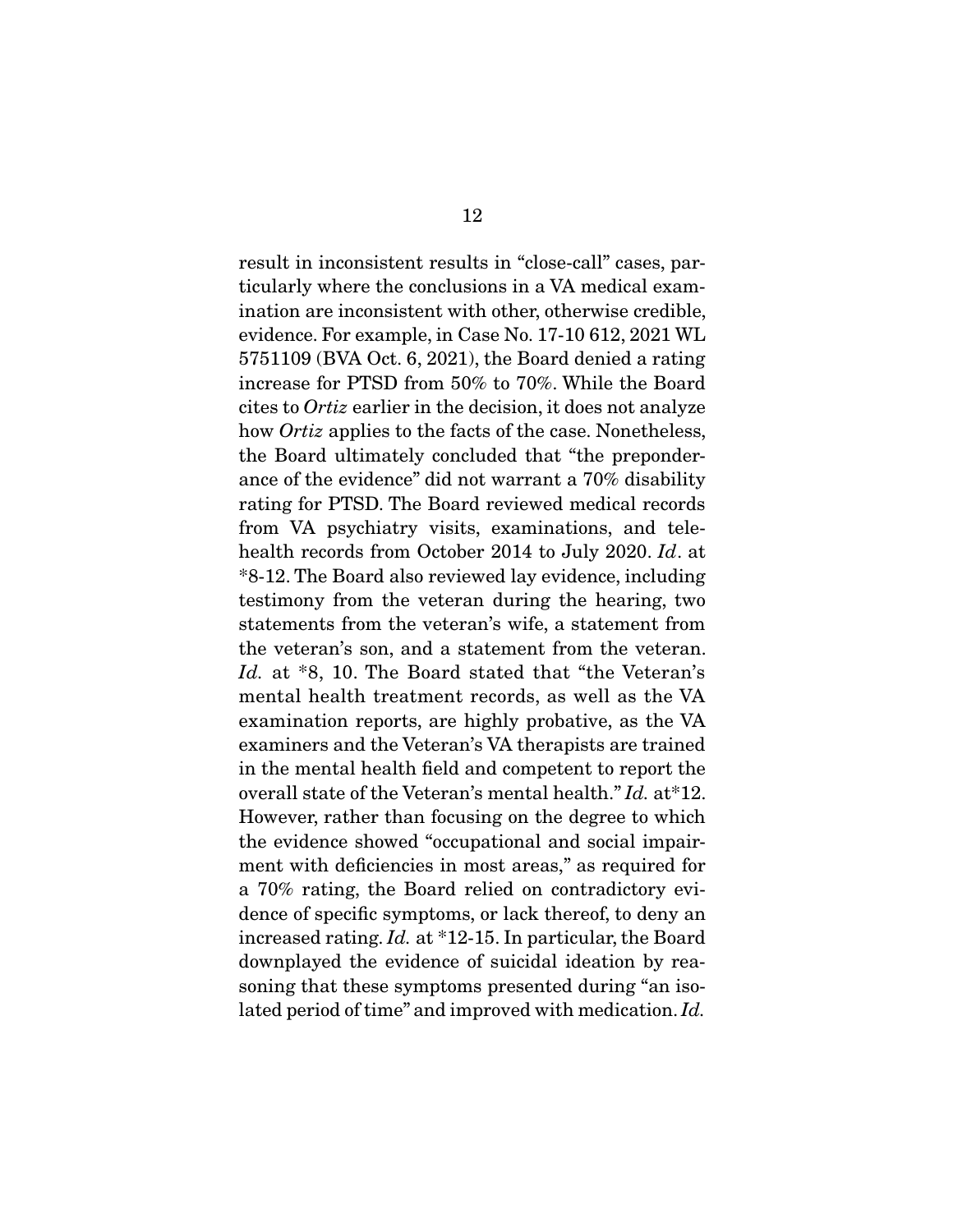at \*13. Repeating the same type of error identified by the Federal Circuit in Buchanan v. Nelson, the Board relied on the failure of the medical records to corroborate certain symptoms, such as the veteran's self-reported history of violent outbursts and his wife's report that he discussed suicide several times a day and occasionally neglected his hygiene, to undercut the credibility of the lay statements. Id. at \*12; see also Buchanan v. Nelson, 451 F.3d 1331 (Fed. Cir. 2006) (remanding where both the Veterans Court and Board erred by (1) concluding that lay evidence in veteran's service medical records lacked credibility because it was not corroborated by medical evidence and (2) requiring corroboration of lay evidence). As a result, the Board found that the Benefit of the Doubt rule did not apply and denied an increased rating. Id. at \*15.

 Looking again at whether the evidence warranted a 70% disability rating for PTSD, the Board in No. 15- 10 668, 2020 WL 5242634 (BVA May 28, 2020), denied an increased rating for the period from May 2015 to October 2019 but granted the increased rating for the period beginning October 28, 2019. Id. at \*8-11. For both decisions, the Board relied primarily on the VA examiner's conclusion about the level of the veteran's social and occupational impairment. Id. For the first period, the record contained evidence, including the veteran's sworn testimony, of symptoms that could warrant a 70% rating. This included evidence that, at the time of the hearing, the veteran had been unemployed for nearly a year and half due to his PTSD, that his depression rendered him unable to leave his home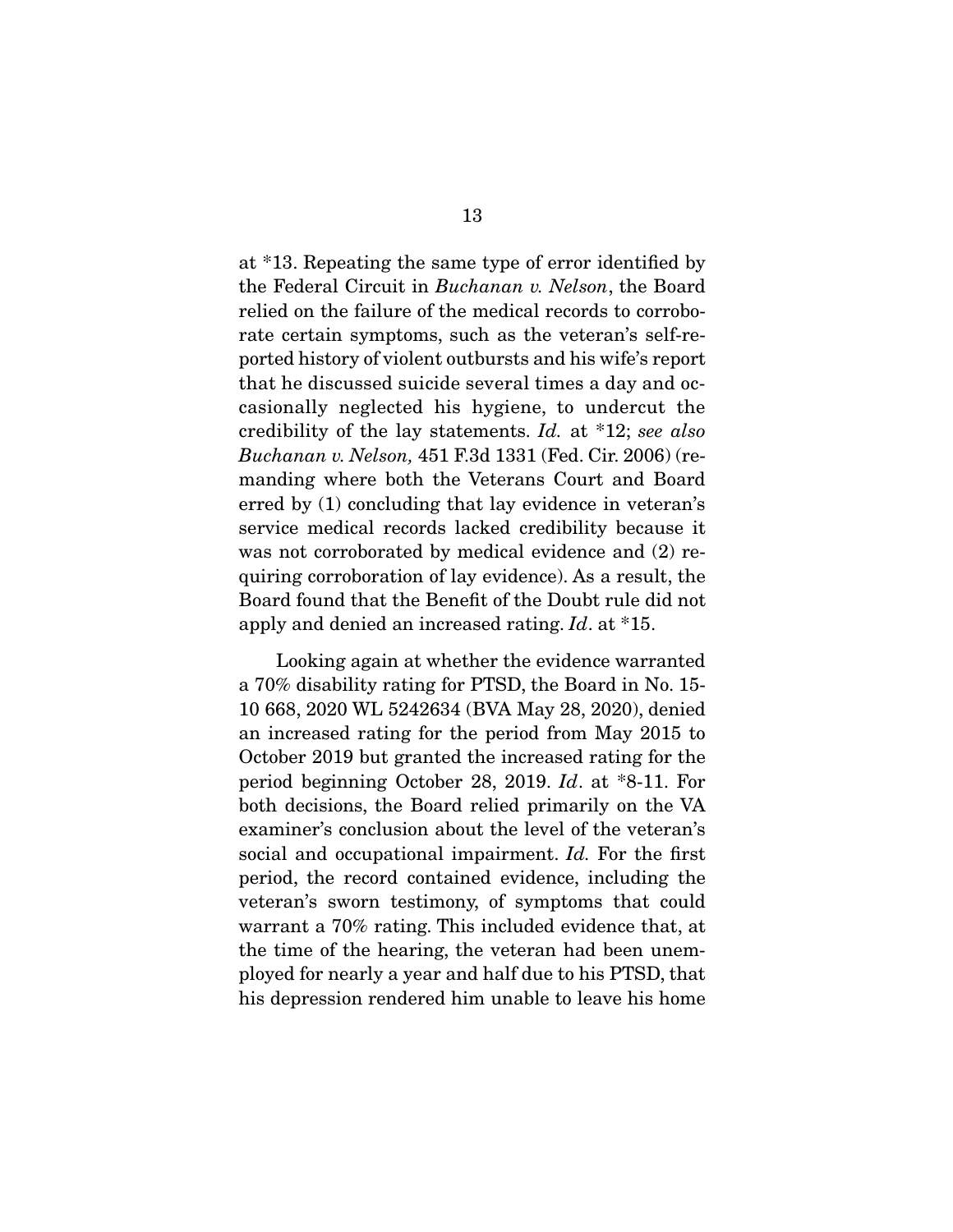for up to a week at a time, that he was not sleeping, that he was unable to establish relationships with others, and that his productivity had "markedly decreased." Id. at \*8-10. However, rather than focusing on whether the evidence showed "occupational and social impairment with deficiencies in most areas," the Board cited the lack of evidence of certain symptoms, such as suicidal ideation and obsessional rituals, to determine that the "preponderance of the evidence" was against the veteran. Id. at \*10. The Board explicitly recognized that the Veteran's statements were credible but determined that "the specific examination findings of trained health care professionals and documented medical treatment records are of greater probative weight than the more general lay assertions" and therefore denied the request for an increased rating. Id. at  $*11$ . Yet, in finding that the health care professionals' opinions should be afforded greater probative weight, the Board did not discuss the credentials of the health care professionals or specific methods used during the evaluations that lend greater probative weight to their opinions. Id. at \*8-11; see also Yelena Duterte, Duty to Impair: Failure to Adopt the Federal Rules of Evidence Allows the VA to Rely on Incompetent Examiners and Inadequate Medical Examinations, 90 UMKC L. Rev. 511 (2022) (identifying common shortcomings in VA medical examinations and proposing that VA remove from the record C&P examinations that do not comply with the Federal Rules of Evidence).

 Ultimately, Veterans Law Judges and Regional Office adjudicators are inconsistently awarding probative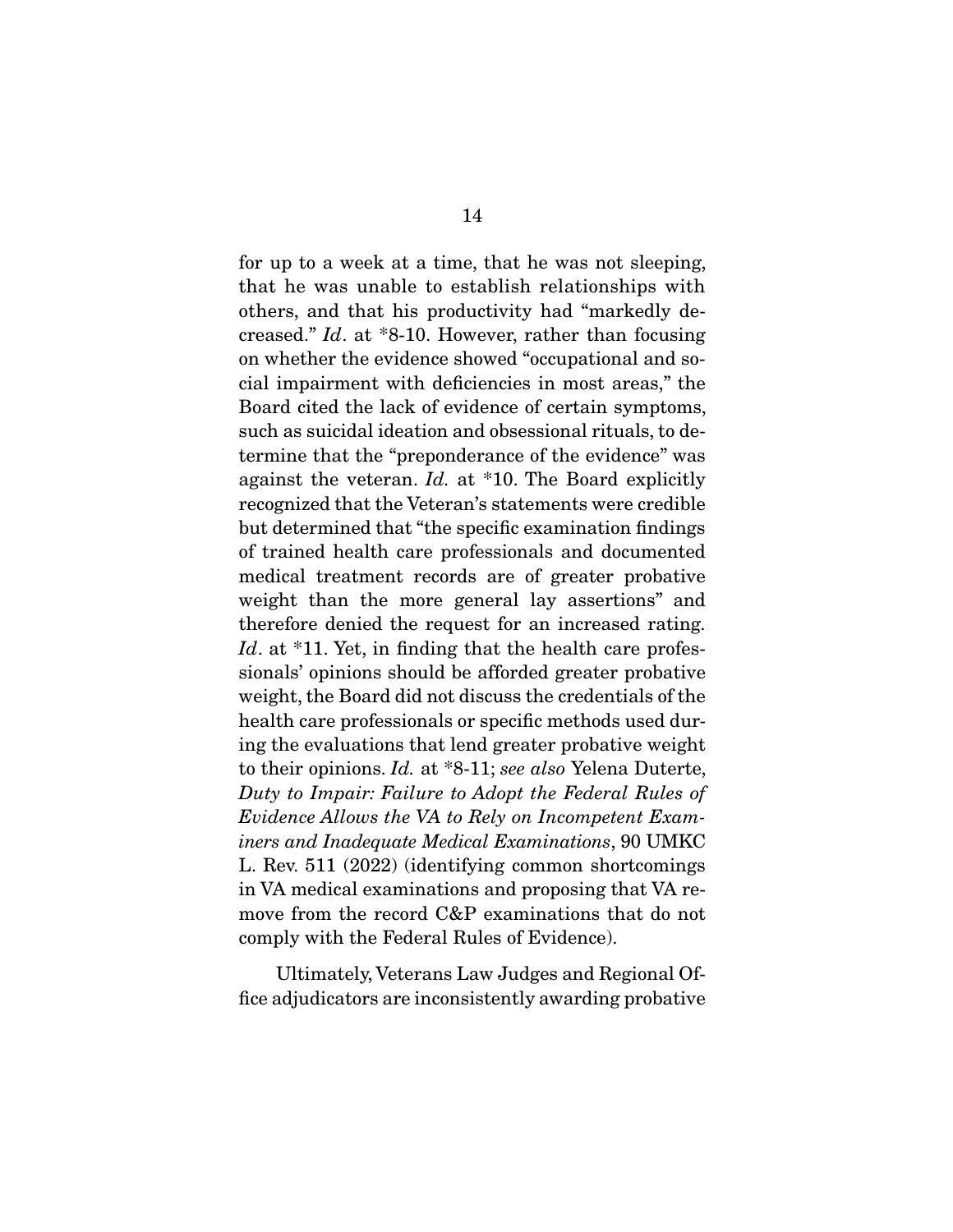value to the same or similar evidence presented in cases that come before them. Because of the lack of one true standard, adjudicators apply the Benefit of the Doubt doctrine differently. This is a direct product of the erosion of the Benefit of the Doubt doctrine in Ortiz and Lynch, and, as illustrated above, can be particularly problematic in cases where several medical examinations exist.

### **II. The misapplication of the Benefit of the Doubt doctrine furthers distrust between veterans and VA and increases the likelihood of harm to those veterans most in need of VA's services.**

 As an integral part of a system intended to be proclaimant, the Benefit of the Doubt doctrine was designed to ease the burden on veterans seeking VA benefits. However, "[t]he problem with the non-adversarial process is that the VA often ignores or misapplies its regulations." Hugh McClean, Delay, Deny, Wait Till They Die: Balancing Veterans' Rights and Non-Adversarial Procedures in the VA Disability Benefits System, 72 SMU L. Rev. 277, 280 (2019). As a result, a culture of distrust exists between many veterans and VA. Id.

 Multiple factors, including constant delays in the system and continuous denials of claims, have contributed to the negative outlook veterans develop toward VA. *Id.* at 281. This outlook is epitomized in the common refrain of "Delay, Deny, Hope That I Die," which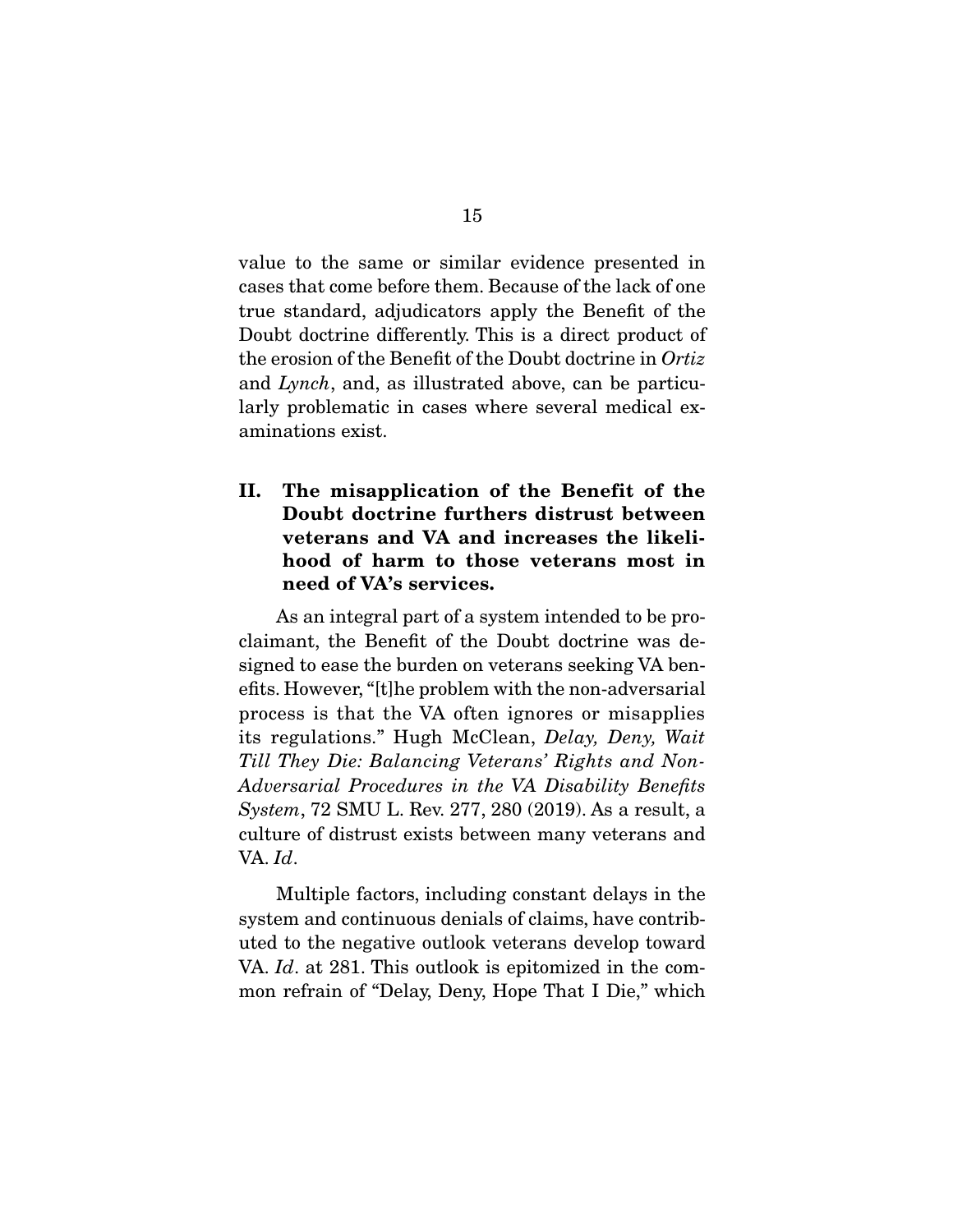emphasizes the way veterans view the operation, productivity, and sympathy of VA. Id. Unfortunately, due to the delay in processing claims and denials based on misinterpretations of the law, including the Benefit of the Doubt doctrine, many veterans die while they are awaiting decisions from VA. Id.; see also 60 Minutes: Delay, Deny, and Hope That I Die (CBS television broadcast Jan. 19, 2019). This negative outlook and deficit of trust between veterans and VA has been an issue in the system historically. These traits are harmful to not only current claimants, but to prospective veteran claimants as well. Id. If a veteran has the mindset that a claim will be denied regardless of the evidence in the file, the veteran may be deterred from even filing a claim – contrary to the mission of VA to care for who served our nation..

 In a 2014 White House review of VA, Rob Nabors, then-Deputy White House Chief of Staff, stated, "it is clear that there are significant and chronic systemic failures that must be addressed by the leadership at VA." Chicago Tribune, White House review of Veterans Administration finds 'corrosive culture' (June 27, 2014), https://www.chicagotribune.com/nation-world/ct-xpm-2014- 06-27-chi-white-house-review-veterans-administration-20140627-story.html. Nabors found that VA operates with minimal accountability and transparency and often ignores suggestions for improvement. Id.

 To its credit, VA is aware of the problem, and its leadership has made promises, over several years, to make navigating the system easier for veterans. Kelly Kennedy, Veterans face crisis of confidence with VA,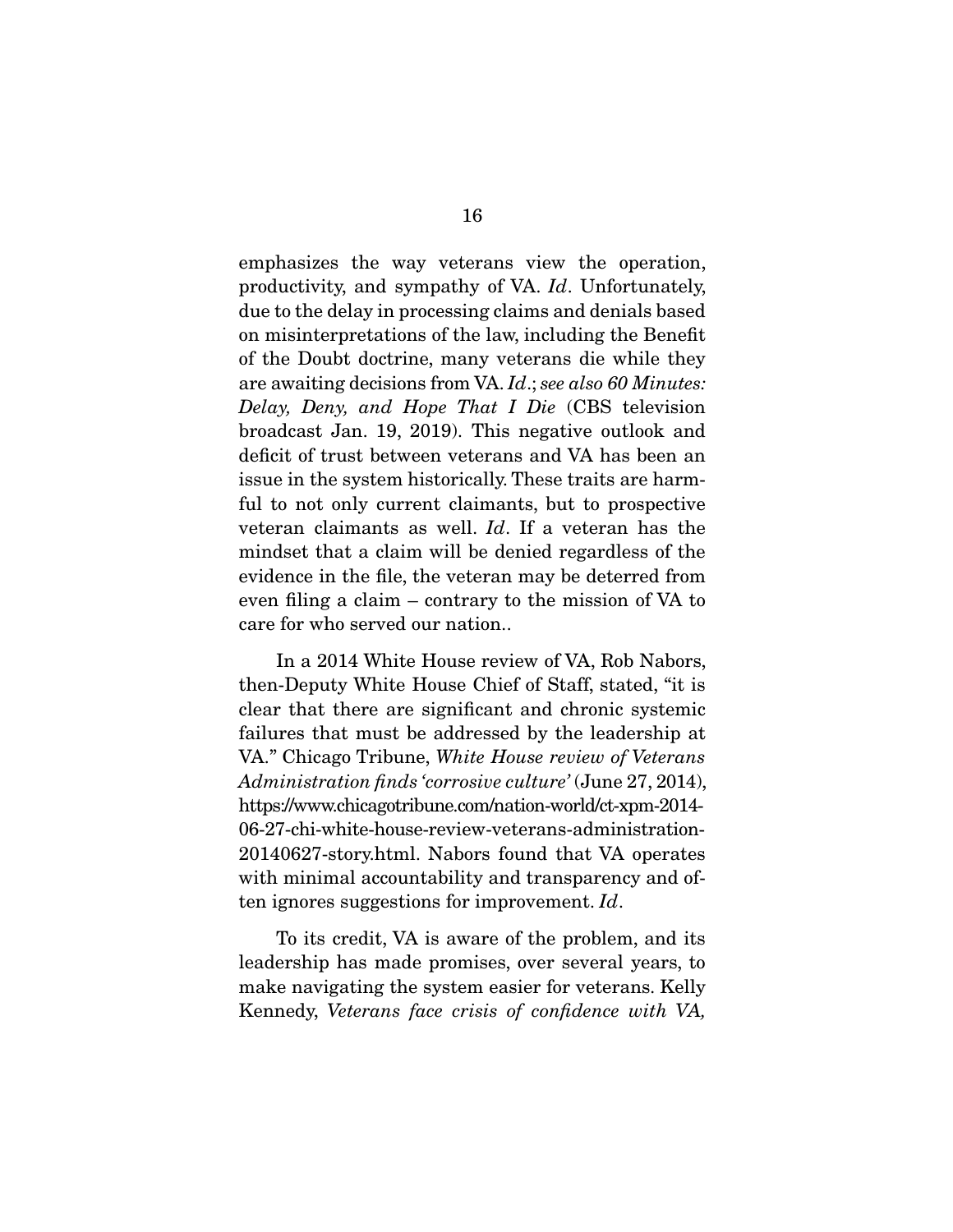secretary says, The War Horse, Feb. 3, 2022. For example, former Secretary Robert McDonald, from 2014 to 2017, created the Office of Veterans Experience (VE), in efforts to improve communication and accountability between VA and veterans. Id. McDonald noted the VE was explicitly designed to combat the 'us versus them' mentality of veterans. Id. Additionally, former Secretary David J. Shulkin, from 2017 to 2018, wrote in a 2018 New York Times op-ed, "[a]s I prepare to leave government, I am struck by a recurring thought: It should not be this hard to serve your country," upon his departure from the position. David J. Shulkin, Privatizing the V.A. Will Hurt Veterans, N.Y. Times, Mar. 28, 2018; see also David Shulkin, It Shouldn't Be This Hard To Serve Your Country: Our Broken Government and the Plight of Veterans (2019).

 The incumbent VA Secretary, Denis McDonough, is extremely aware of the negative outlook that veterans have on the system and has continuously vowed to make changes and enhance transparency between VA and claimants. See, e.g., Veterans Day 2021: Townhall Q&A with Secretary McDonough (YouTube video Nov. 11, 2021) (characterizing VA claims process himself as, "frustrating, time-consuming, a hassle, and sometimes traumatic"). See also Kennedy, supra (describing Secretary McDonough's desire for culture change at VA such that veterans will no longer preach about a delay and deny system). As Secretary McDonough stated in a November 11, 2021, Veterans Day Question & Answer Segment: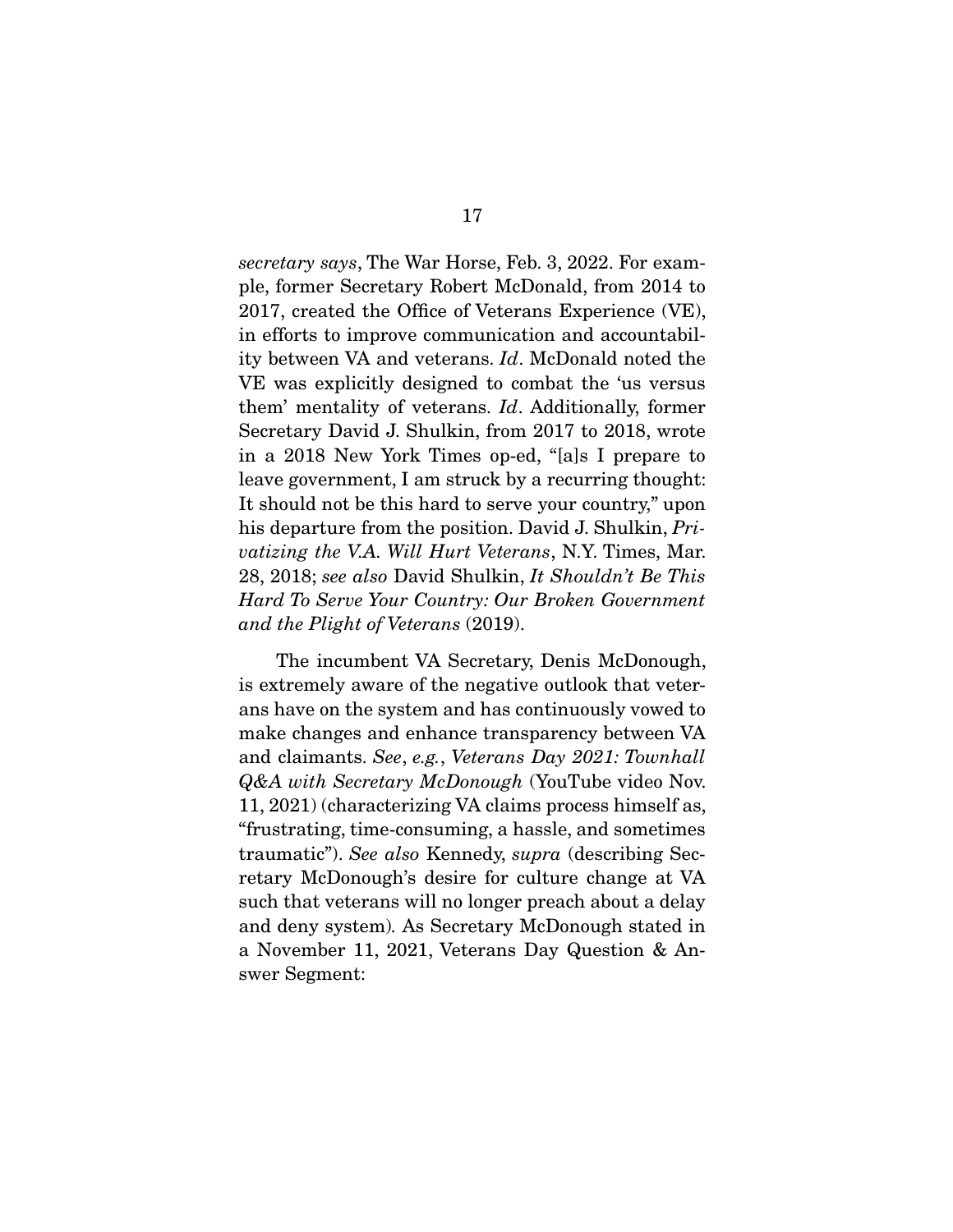"We cannot make veterans be their own advocates. [P]resident [Biden] said to me, 'you have to fight like hell for the vets, you have to be the number one advocate for veterans."

Id.

 Despite these efforts, the sentiment Secretary McDonough holds has not reached all VA adjudicators and judges. A disconnect still exists between the agency's goal of being pro-claimant and the reality experienced by many veterans attempting to navigate the VA system, especially those who lack representation. For pro se veterans, especially those with mental health issues, navigating the system is difficult enough, without the added stress of continuous appeals and not receiving the benefit of the doubt in the manner Congress intended. The failure to properly apply the Benefit of the Doubt doctrine to the claims of veterans, like Mr. Lynch, further advances the negative view that veterans have of VA. Clarification and proper application of the benefit of the doubt standard would go a long way toward renewing veterans' trust in the VA system.

### **A. The proper application of the Benefit of the Doubt doctrine is especially important for** *pro se* **veterans.**

 Many veterans file claims for disability benefits with VA without attorney representation. Unfortunately, many pro se veterans struggle to understand ambiguous regulations and navigate the incredibly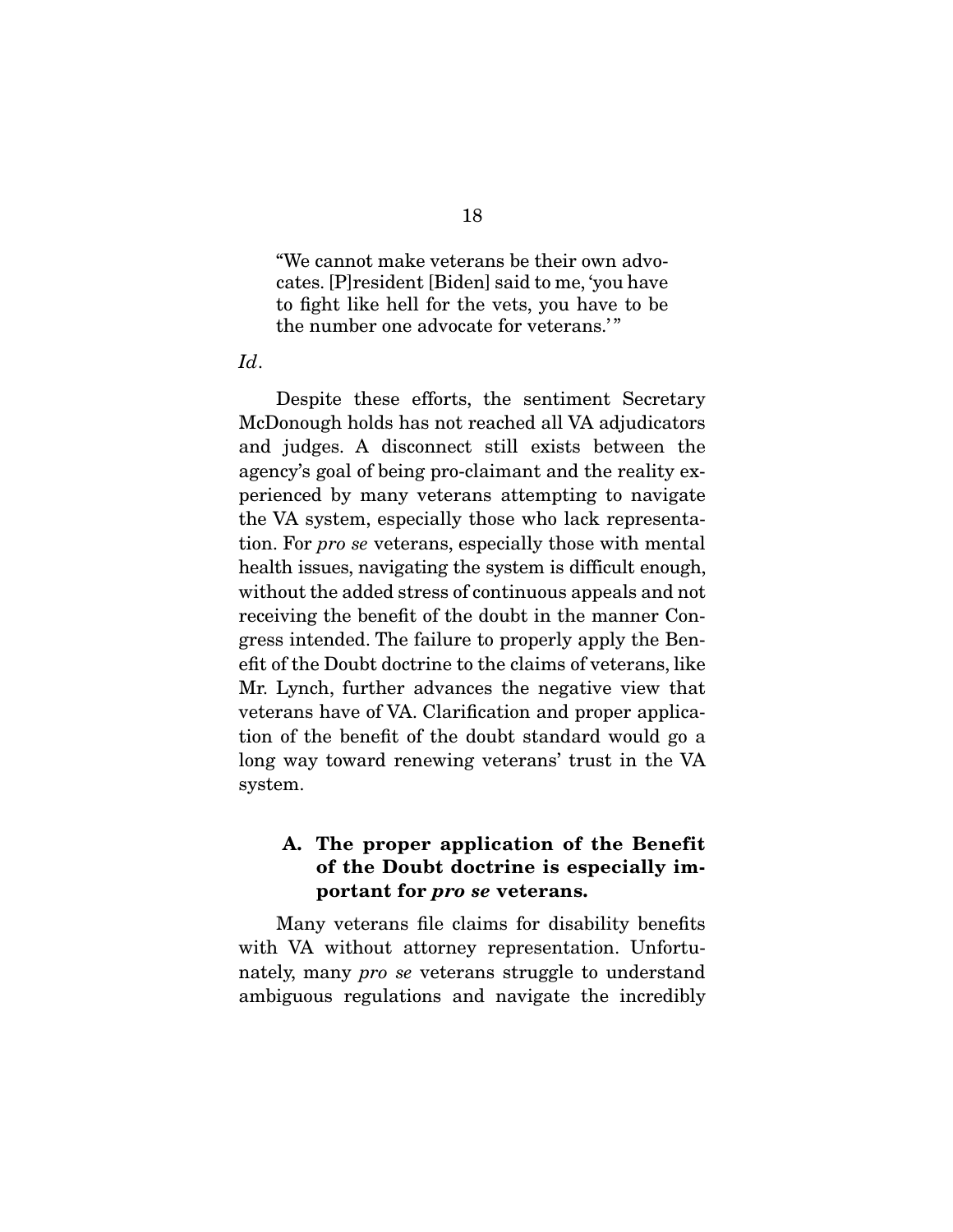complex VA claims system. William L. Pine & William F. Russo, Making Veterans Benefits Clear: VA's Regulation Rewrite Project, 61 Admin. L. Rev. 407, 408 (2009). Veterans who do not receive legal assistance often become so frustrated with the claims system that they cease fighting their cases or do not file at all. Steve Walsh, Without Help Navigating Benefits Can Be Overwhelming For Veterans, NPR.org (Jan. 14, 2015, 3:18 AM), https://www.npr.org/2015/01/14/374055310/indianas-veterans-service-officers-operate-on-a-shoe-string.

 In 2020, 41% of petitions and 23% of appeals filed with the Veterans Court were filed by veterans without representation. Fiscal Year 2020 Annual Report October 1, 2019, to September 30, 2020, United States Court of Appeals for Veterans Claims, http://www.uscourts. cavc.gov/documents/FY2020AnnualReport.pdf. If the claims system functioned as intended, the large number of pro se veterans might not be a concern. However, statistics have shown that veterans represented by attorneys achieve significantly better results than veterans who proceed through the claims process pro se. Department of Veterans Affairs (VA) Board of Veterans' Appeals Annual Report Fiscal Year (FY) 2020, https:// www.bva.va.gov/docs/Chairmans\_Annual\_Rpts/BVA2020 AR.pdf. According to the Board's Annual Report for 2020, claimants whose appeals were represented by lawyers had the highest allowance, at 40.9%, while *pro* se claimants had the lowest allowance rate of 26.2%. Id. Additionally, pro se claimants had the highest denial rates at the Board, at 29.2%, when compared to veterans represented by attorneys or Veterans Service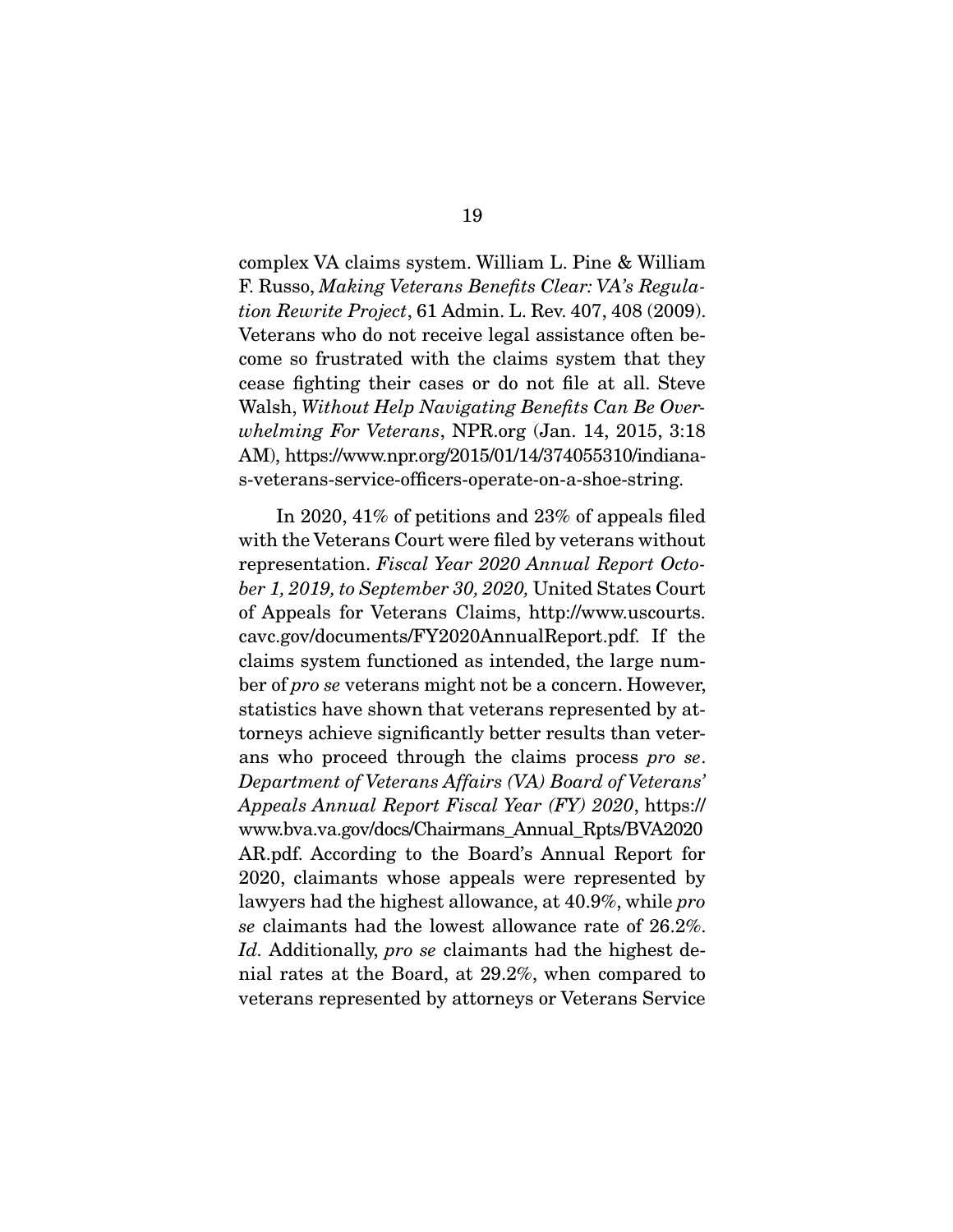Organizations. Id. Taken together, the significant number of *pro se* veterans and the statistics that demonstrate the disadvantage experienced by pro se claimants highlight the need for VA to properly apply the Benefit of the Doubt doctrine.

 Moreover, there is a significant number of veterans suffering from PTSD. The recent conflicts in Iraq and Afghanistan alone have resulted in roughly 500,000 veterans being diagnosed with PTSD, as was Mr. Lynch. Miriam Reisman, PTSD Treatment for Veterans: What's Working, What's New, and What's Next, 41, 10 P & T: A Peer Reviewed Journal for Formular Management, 623, 623-634 (2016). Over 271,000 Vietnam veterans were still suffering from PTSD 40 years after the war had ended. Charles R. Marmar, MD; William Schlenger, PhD; Clare Henn-Haase, PsyD; et al, Course of Posttraumatic Stress Disorder 40 Years After the Vietnam War: Findings from the National Vietnam Veterans Longitudinal Study, JAMA Psychiatry, 2015;72(9):875-881. Veterans suffering from PTSD due to their time in service frequently suffer "problems with attention, working memory, learning, and executive functioning" that can make understanding ambiguous regulations and filling out paperwork difficult. Contessa M. Wilson, Saving Money, Not Lives: Why the VA's Claims Adjudication System Denies Due Process to Veterans with Post-Traumatic Stress Disorder and How the VA Can Avoid Judicial Intervention, 7 Ind. Health L. Rev. 157, 163 (2010). Furthermore, the infamous delays and frustrations that riddle VA disproportionately affect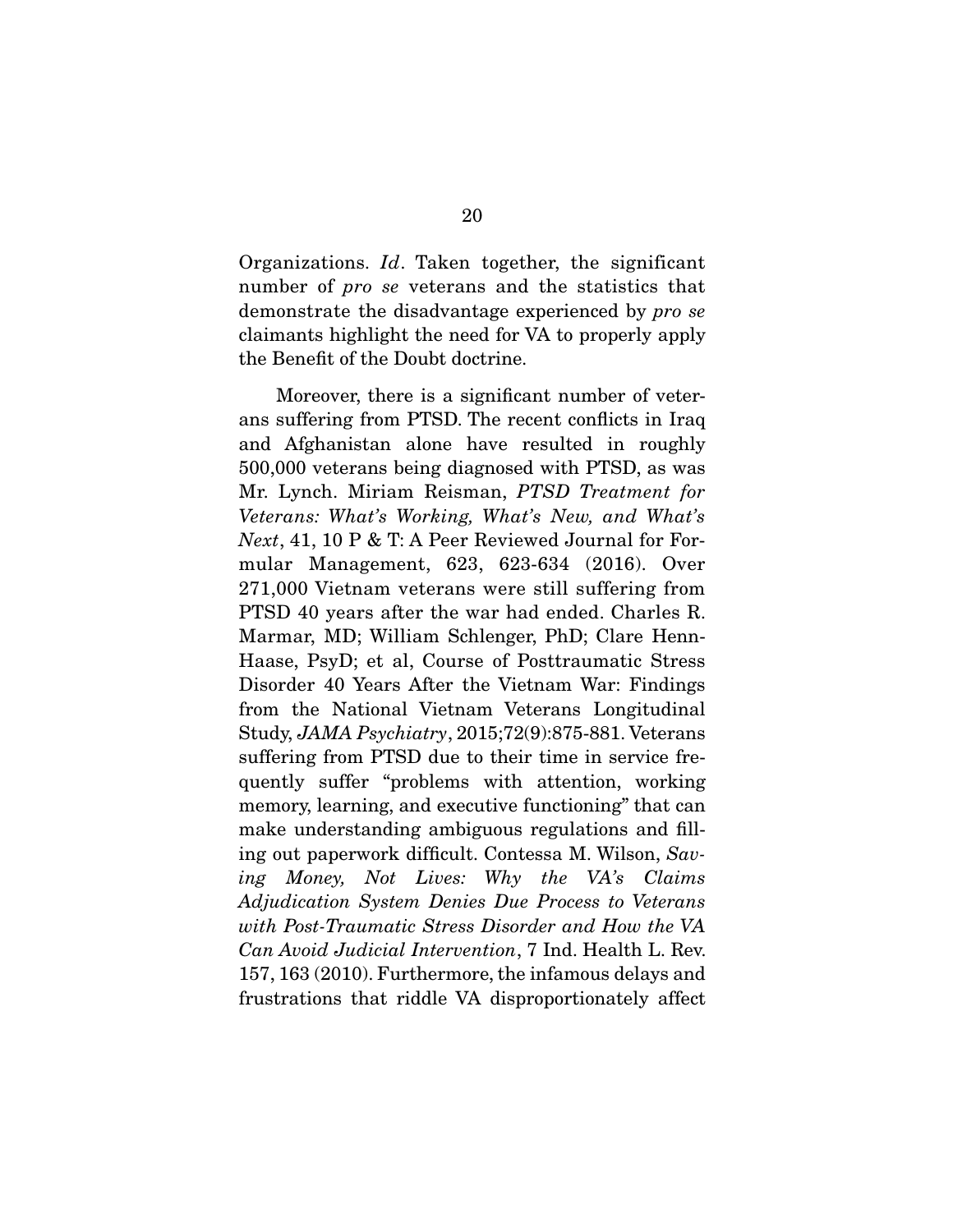veterans suffering from PTSD and can result in increased suicide risk, substance abuse, and homelessness. Id. To fulfill VA's goal and mission of being a proclaimant, non-adversarial system supporting veterans, VA needs to ensure that statutes such as 38 U.S.C. § 5107(b) are applied liberally in favor of veterans, as Congress intended.

## **B. By denying "close calls" under the Benefit of the Doubt doctrine, especially in cases involving PTSD or other mental health claims, VA is furthering the culture of mistrust, possibly leading to higher suicide rates.**

 Denying close calls, especially regarding PTSD and other mental health claims, may be increasing attitudes of mistrust in VA, an agency that is supposed to support and care for veterans. This is especially true when the standard that is supposed to weigh in favor of veterans is instead used against them. Feelings of betrayal and hopelessness have the possibility of increasing the veteran suicide rate among veterans. The suicide rate for veterans is 1.5 times higher than that of non-veteran adults. Office of Mental Health and Suicide Prevention, 2020 National Veteran Suicide Prevention Annual Report, https://www.mentalhealth.va. gov/docs/Datasheets/2019/2019\_National\_Veteran\_ Suicide\_Prevention\_Annual\_Report\_508.pdf. The rate of suicide among VHA patients with a mental health or substance use disorder diagnosis was 57.2 per 100,000 – more than double the rate among those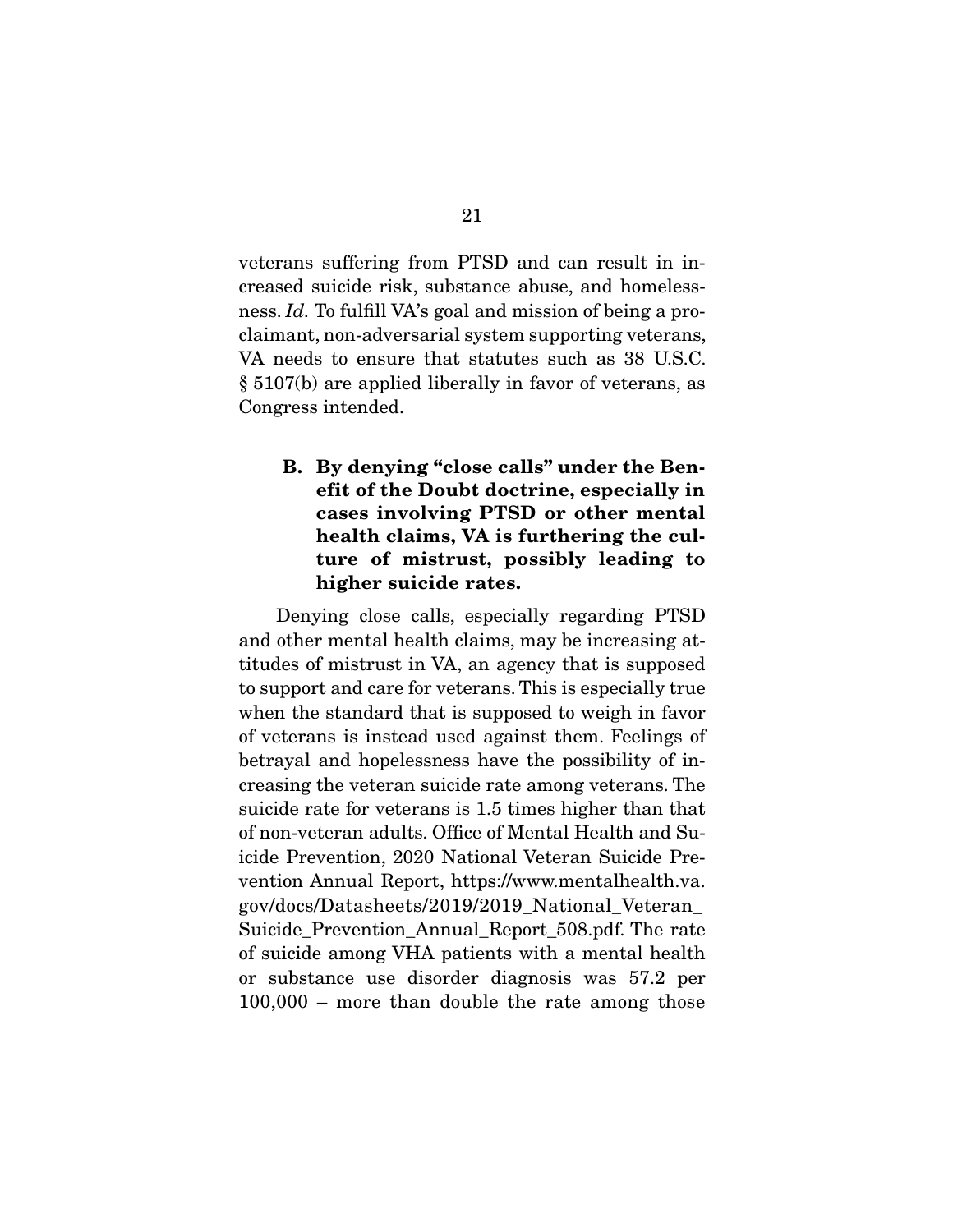without these diagnoses. Office of Mental Health and Suicide Prevention, supra. Veterans diagnosed with PTSD, specifically, have a 58% higher risk of suicide compared to veterans without PTSD. Heather R. Johnson, Veterans with PTSD at a Higher Risk of Suicide (Sep. 29, 2020), https://www.psychiatryadvisor.com/home/ topics/anxiety/ptsd-trauma-and-stressor-related/vetswith-ptsd-at-a-higher-risk-of-suicide.

 As an agency with a commitment to serve and honor America's veterans, preventing veteran suicide is one of VA's top priorities. VA Research on Suicide Prevention, https://www.research.va.gov/topics/suicide.cfm (Last updated Jan. 15, 2021). These priorities need to be reflected in the way all VA adjudicators and judges apply the Benefit of the Doubt doctrine, especially regarding mental health claims. No veteran should feel neglected, unseen, unbelieved, or betrayed by the very agency tasked with caring for them. Furthermore, veterans dealing with mental health disorders should not feel such fear of or frustration at the claims process that they do not receive, or even seek, the treatment and compensation they need. A standardized application of the Benefit of the Doubt doctrine will help ensure Veterans are provided the equitable treatment and respect they earned and deserve.

#### **CONCLUSION**

--------------------------------- ♦ ---------------------------------

 This case raises significant concerns for veterans seeking VA disability benefits, particularly those